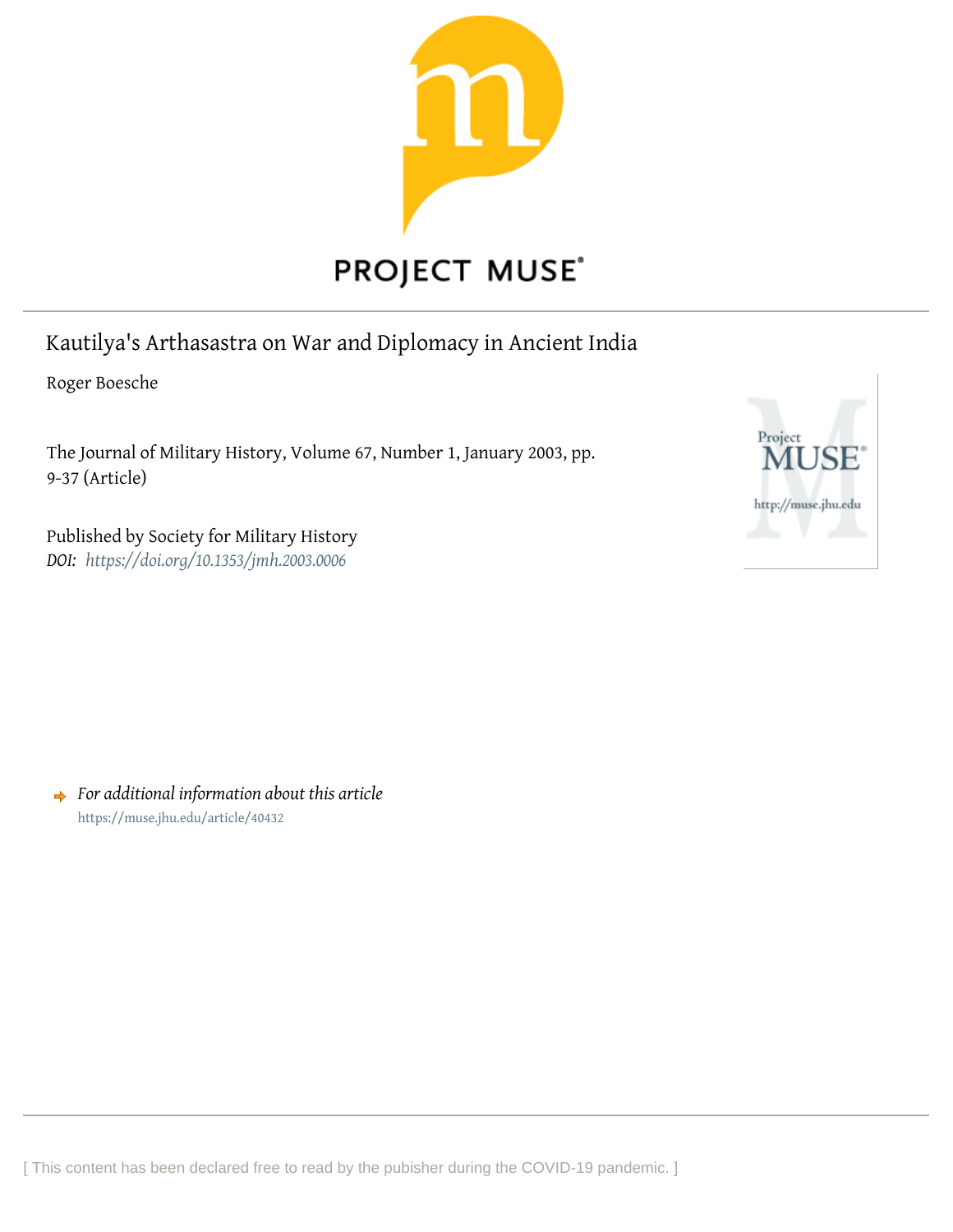# Kautilya's *Arthaśāstra* on War and Diplomacy in Ancient India

✩

Roger Boesche

#### **Abstract**

Kautilya was the key adviser to the Indian king Chandragupta Maurya (c. 317–293 B.C.E.), who first united the Indian subcontinent in empire. Written about 300 B.C.E., Kautilya's Arthas a stas a science of politics intended to teach a wise king how to govern. In this work*,* Kautilya offers wide-ranging and truly fascinating discussions on war and diplomacy, including his wish to have his king become a world conqueror, his analysis of which kingdoms are natural allies and which are inevitable enemies, his willingness to make treaties he knew he would break, his doctrine of silent war or a war of assassination against an unsuspecting king, his approval of secret agents who killed enemy leaders and sowed discord among them, his view of women as weapons of war, his use of religion and superstition to bolster his troops and demoralize enemy soldiers, the spread of disinformation, and his humane treatment of conquered soldiers and subjects.

KAUTILYA's *Arthasastra* was one of the greatest political books of the ancient world. Max Weber recognized this. "Truly radical the ancient world. Max Weber recognized this. "Truly radical 'Machiavellianism,' in the popular sense of that word," Weber said in his famous lecture "Politics as a Vocation," "is classically expressed in Indian literature in the *Arthascastra* of Kautilya (written long before the birth of Christ, ostensibly in the time of Chandragupta [Maurya]): compared to it, Machiavelli's *The Prince* is harmless."1

1. Max Weber, "Politics as a Vocation," in *Weber: Selections in Translation,* ed. W. G. Runciman, trans. Eric Matthews (Cambridge: Cambridge University Press, 1978), 212–25, see 220.

**Roger Boesche** is Professor of Politics and Arthur G. Coons Professor of the History of Ideas at Occidental College in Los Angeles. His most recent book is *The First Great Political Realist: Kautilya and His Arthashastra.*

★ **9**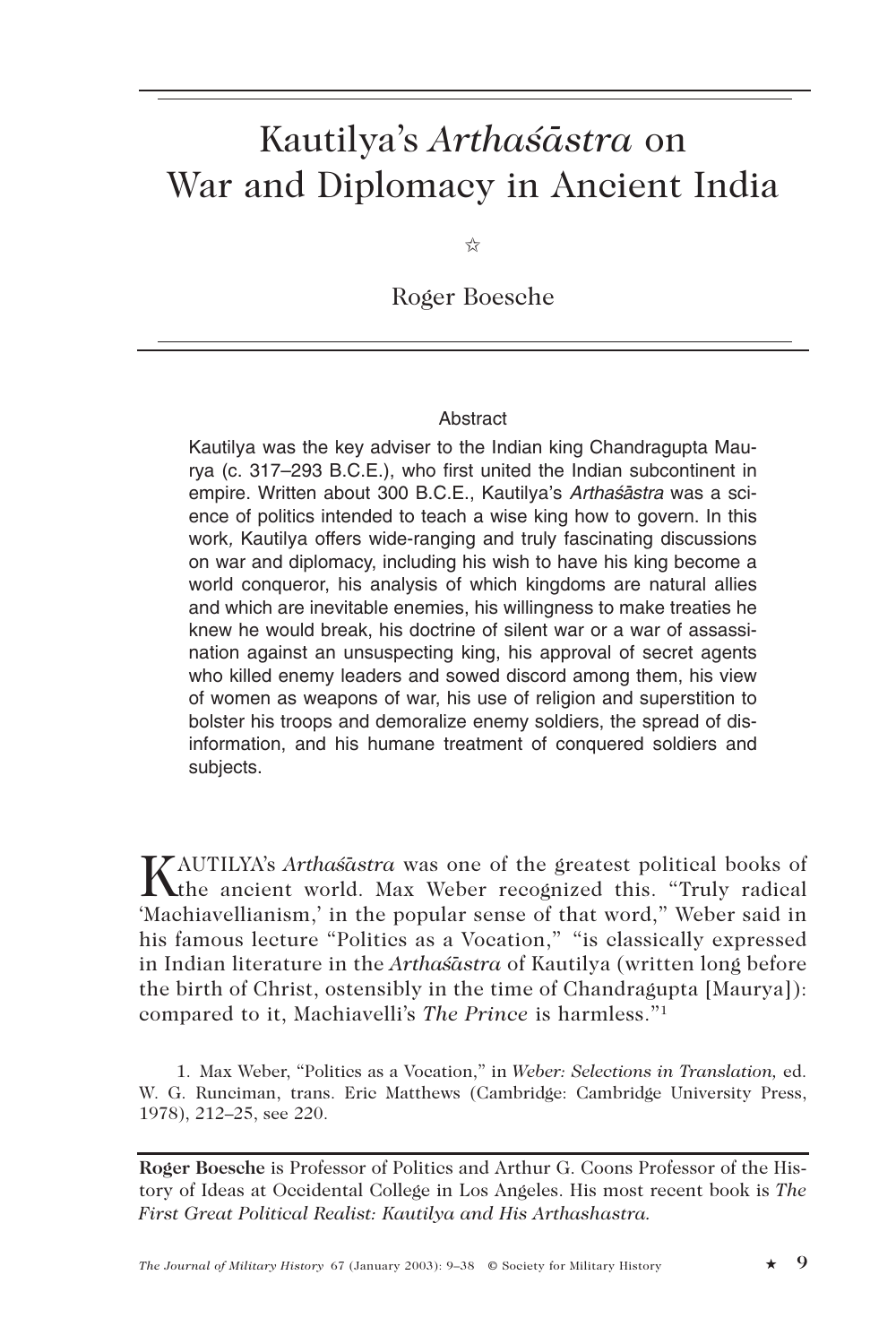ROGER BOESCHE

Although Kautilya proposed an elaborate welfare state in domestic politics, something that has been called a socialized monarchy,2 he proved willing to defend the general good of this monarchy with harsh measures. A number of authors have explored these domestic policies, but very few scholars have focused on Kautilya's discussions of war and diplomacy. And yet, his analyses are fascinating and far-reaching, such as his wish to have his king become a world conqueror, his evaluation of which kingdoms are natural allies and which are inevitable enemies, his willingness to make treaties that he knew he would break, his doctrine of silent war or a war of assassination and contrived revolt against an unsuspecting king, his approval of secret agents who killed enemy leaders and sowed discord among them, his view of women as weapons of war, his use of religion and superstition to bolster his troops and demoralize enemy soldiers, his employment of the spread of disinformation, and his humane treatment of conquered soldiers and subjects.

### **Historical Background**

Kautilya was the key adviser to—and the genius of the strategy undertaken by—the Indian king Chandragupta Maurya (c. 317–293 B.C.E.), who defeated the Nanda kings (several related kings trying unsuccessfully to rule India together), stopped the advance of Alexander the Great's successors, and first united most of the Indian subcontinent in empire. Kautilya—sometimes called chancellor or prime minister to Chandragupta, something like a Bismarck<sup>3</sup>—composed his *Arthaśāstra*, or "science of politics," to show a wise king how to defeat his enemies and rule on behalf of the general good. He was not modest in his claims as to how much he helped Chandragupta, noting "This science has been composed by him [Kautilya], who . . . quickly regenerated the science and the weapon and [conquered] the earth that was under control of the Nanda kings."4

Just after Alexander's death in 323 B.C.E., Chandragupta and Kautilya began their conquest of India by stopping the Greek invaders. In this effort they assassinated two Greek governors, Nicanor and Philip, a strategy to keep in mind when I later examine Kautilya's approval of

2. Stanley Wolpert, *A New History of India,* 2d ed. (New York: Oxford University Press, 1982), 60.

3. Romila Thapar, *Ancient Indian Social History: Some Interpretations* (New Delhi: Orient Longman, 1978), 12.

4. Kautilya, *The Artha´s*-*astra,* 2d ed., ed. and trans. R. P. Kangle, Part II of *The Kautil-ıya Artha´s*-*astra* (Delhi: Motilal Banardisass, 1992), book 15, chapter 1, line 73, page 516; hereafter, 15.1.73: 516. In quotations from the Kangle translation of *The Artha`s*-*astra,* parentheses indicate insertions by the translator, and brackets indicate insertions by the author.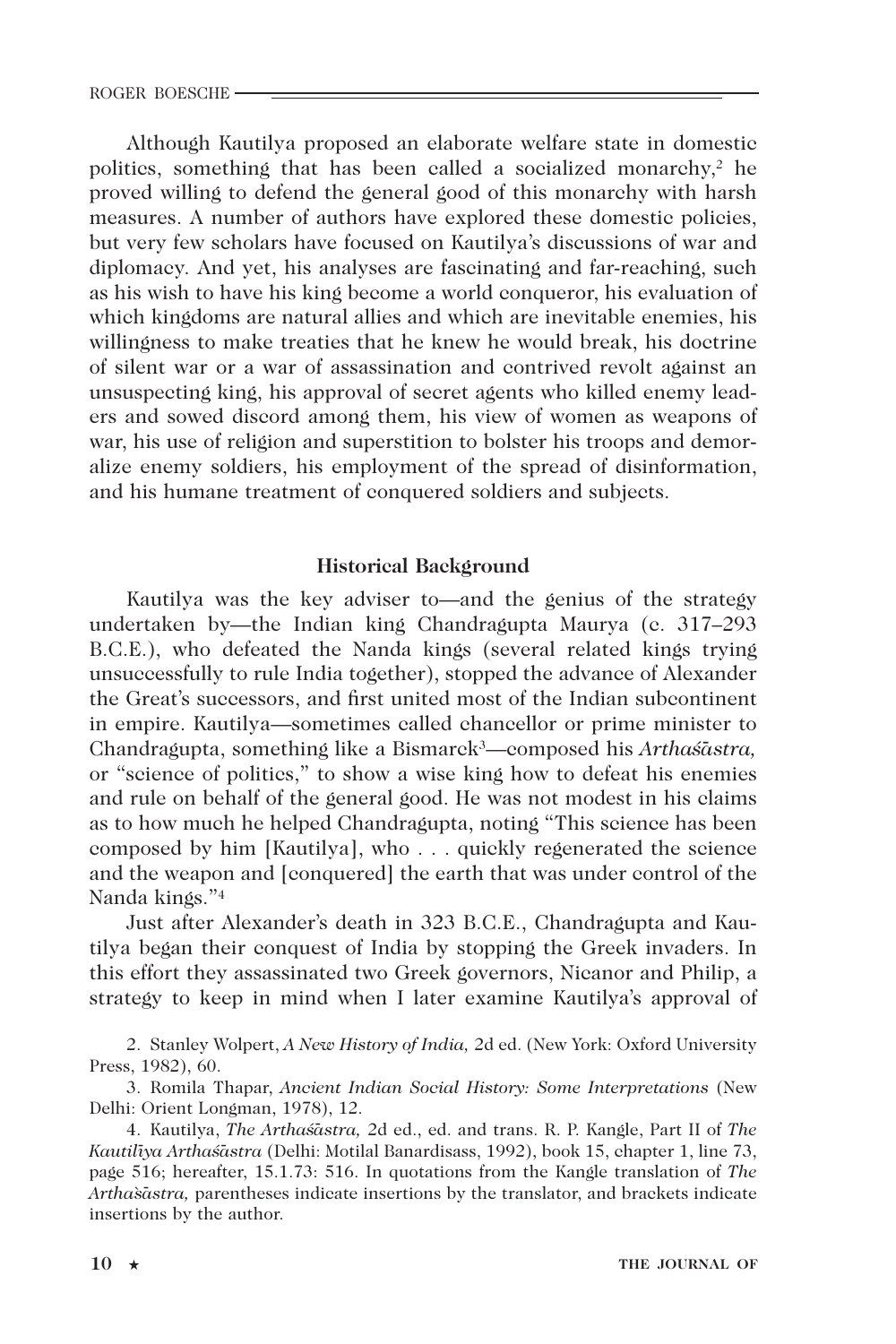

*Mauryan Empire at its greatest extent in the reign of Ashoka, middle third century B.C.E.*

assassination. "The assassinations of the Greek governors," wrote Radha Kumud Mookerji, "are not to be looked upon as mere accidents."5 By taking much of western India (the Punjab and the Sindh) from the Greeks and concluding a treaty with Seleucus (Alexander the Great's Greek heir to western India), Chandragupta and Kautilya succeeded in bringing together almost all of the Indian subcontinent. As a result, Chandragupta

5. Radha Kumud Mookerji, *Chandragupta Maurya and His Times,* 4th ed. (Delhi: Motilal Banarsidass, 1988 [1966]), 31, 28–33.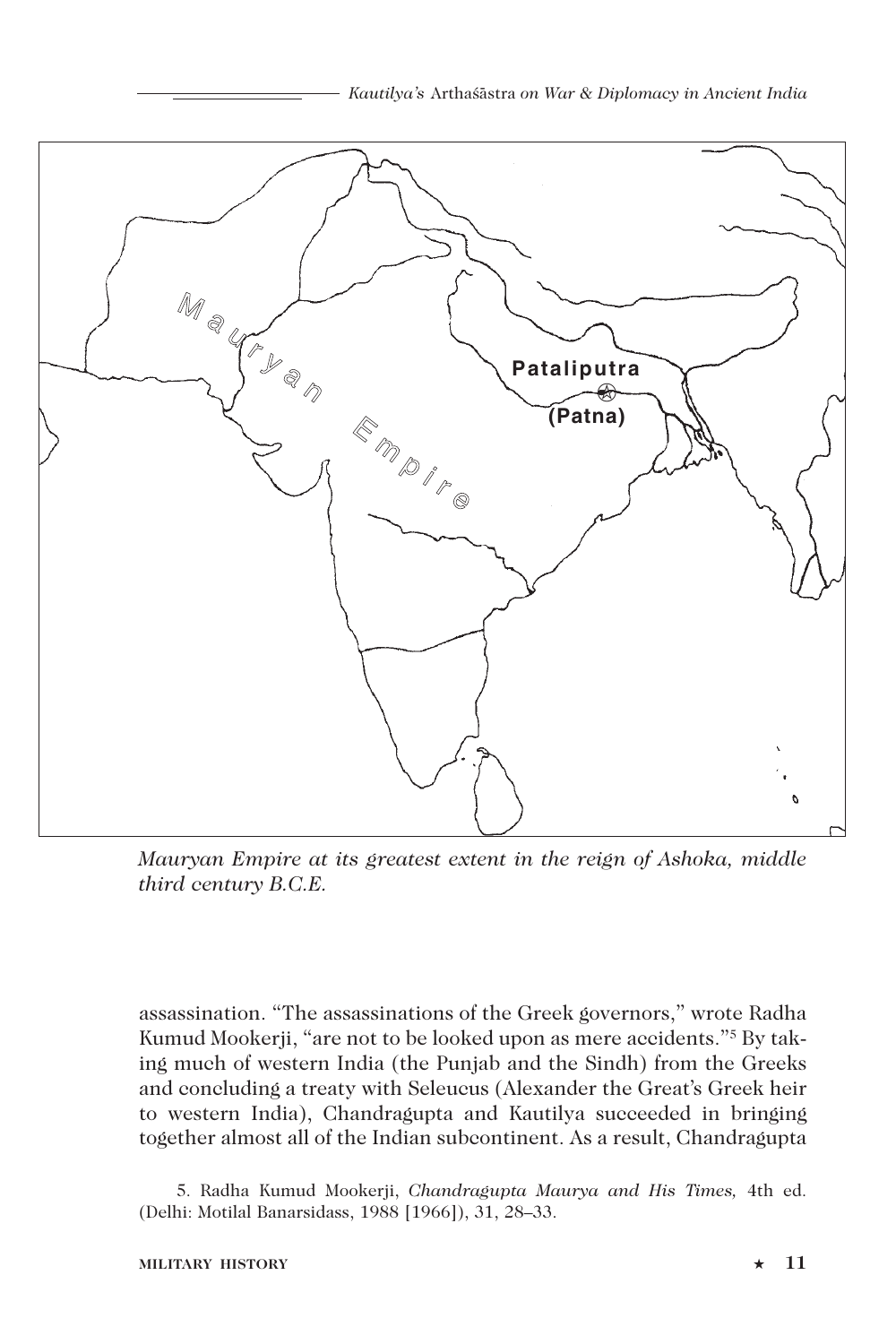was, and is now, considered the first unifier of India and the first genuine emperor or king of India.<sup>6</sup>

The Mauryan Empire established by Chandragupta and continued by his son Bindusara (c. 293–268 B.C.E.)—whom Kautilya also advised—and by his grandson Ashoka (c. 268–232 B.C.E.) was, and still is, astonishing. With a population of about fifty million people, the Mauryan Empire was larger than the Mughal Empire two thousand years later and even larger than the British Empire in India, extending in fact all the way to the border of Persia and from Afghanistan to Bengal.<sup>7</sup> (The map on the previous page shows the extent of the Mauryan Empire under Ashoka.) Pliny—borrowing from Megasthenes, the ambassador of Seleucus to Chandragupta—wrote that Chandragupta's army totaled about six hundred thousand infantry, thirty thousand calvary, eight thousand chariots, and nine thousand elephants.<sup>8</sup> Chandragupta's capital was Pataliputra (near modern Patna in northeast India, just below Nepal), which he apparently seized from the Nandas sometime between 324 and 322 B.C.E. Pataliputra was probably the largest city in the world at that time, a city eight miles long and a mile and one-half wide, with 570 towers and sixty-four gates, all surrounded by a moat six hundred feet wide and forty-five feet deep. Also protecting the city were wooden walls stone was very scarce—with slits to be used by archers.<sup>9</sup> Pataliputra "was about twice as large as Rome under Emperor Marcus Aurelius."10

Chandragupta Maurya consolidated an empire and passed it down intact to his son Bindusara, about whom we know little, and to his grandson Ashoka. Some argue that the extreme measures that we will see Kautilya advocate, and some of which Chandragupta surely must have employed, were necessary to bring order and the rule of law out of chaos,<sup>11</sup> making possible the emergence of Ashoka, who was widely regarded as one of the finest kings in world history. M. V. Krishna Rao contends, "As a result of the progressive secularisation of society due to the innovations contemplated by [the *Arthasastra*] and the administra-

6. Arun Bhattacharjee, *History of Ancient India* (New Delhi: Sterling Publishers, 1979), 143–48, 173; Purushottam Lal Bhargava, *Chandragupta Maurya: A Gem of Indian History,* 2d rev. ed. (New Delhi: D. K. Printworld, 1996), 114.

7. Wolpert, *A New History of India,* 59; Mookerji, *Chandragupta Maurya and His Times,* 2; Bhattacharjee, *History of Ancient India,* 173.

8. Wolpert, *A New History of India,* 59; Romila Thapar, *A History of India* (Baltimore, Md.: Penguin Books, 1966), 79.

9. Wolpert, *A New History of India,* 58; H. C. Raychaudhuri, "Chandragupta and Bindusara," in K. A. Nilakanta Sastri, ed., *Age of the Nandas and Mauryas,* 2d ed. (Delhi: Motilal Banarsidass, 1996 [1967]), 132–70, see 158; A. L. Basham, *The Wonder That Was India,* 2d rev. ed. (New York: Hawthorn Books, 1963), 350.

10. Hermann Kulke and Dietmar Rothermund, *A History of India* (New Delhi: Rupa and Co., 1991), 60.

11. Bhargava, *Chandragupta Maurya,* 102.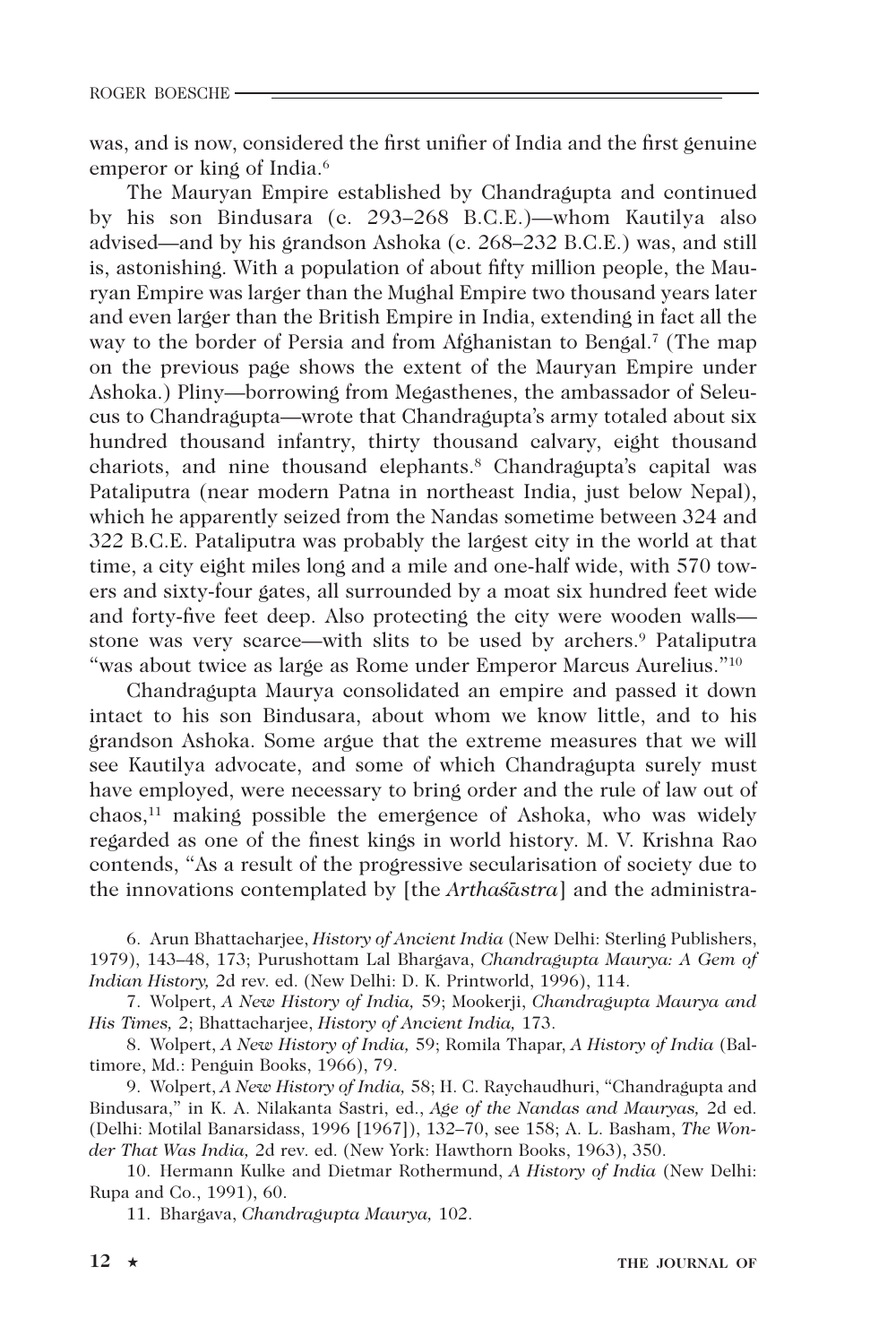tion of Chandragupta, the country was prepared for the reception of the great moral transformation ushered in by Asoka and his administration."12 K. A. Nilakanta Sastri has written, in a fairly typical statement, "The reign of Asoka forms the brightest page in the history of India."13

After witnessing the suffering that occurred during his invasion of the kingdom of Kalinga, Ashoka turned toward Buddhism and nonviolence. He declared that in the future he would conquer only by morality or by *dhamma*—which is a Prakrit word, often replaced by the more familiar Sanskrit word *dharma*—a word meaning right conduct, duty, religion, law, social justice, and responsibility.14 *Dhamma,* or *dharma,* was Ashoka's all-encompassing principle. In his First Pillar Edict, he announced, "For this is my principle: to protect through *Dhamma,* to administer affairs according to *Dhamma,* to please the people with *Dhamma,* to guard the empire with *Dhamma*."15

What specific reforms did Ashoka make in his wish to conquer the world by morality or *dharma*? These included tolerance and respect for others, even those with different religions and backgrounds, or, as the Twelfth Rock Edict states, "other sects ought to be duly honoured in every case";16 love of the family; compassion, which includes respect for others, kindness even toward slaves and prisoners, "reverence toward elders, and gentleness to animals";17 honesty; liberality toward relatives, friends, and neighbors; moderation and self-control, or as the Seventh Rock Edict says, "but even one who practises great liberality but does not possess self-control, purity of mind, gratitude, and firm devotion, is very mean";18 a system of social welfare, including medical centers for human beings and animals, the construction of roads for good communication, along with the digging of wells and the planting of trees for shade, and so on, all policies that he thought best carried out by the centralized administration of government;19 an unusual concern for the poor in rural areas, a concern that led him to tour the countryside frequently; $^{20}$ 

12. M. V. Krishna Rao, *Studies in Kautilya,* 2d ed. (New Delhi: Munshi Ram Manohar Lal, 1958), 232.

13. K. A. Nilakanta Sastri, "Aśōka and His Successors," in Sastri, *Age of the Nandas and Mauryas,* 202–48, see 202.

14. V. R. Ramachandra Dikshitar, *The Mauryan Polity* (Delhi: Motilal Banarsidass, 1993 [1932]), 240–59; John W. Spellman, *Political Theory of Ancient India* (Oxford: Oxford University Press, 1964), 98; Julius Lipner, *Hindus: Their Religious Beliefs and Practices* (London: Routledge, 1994), 83–88.

15. Romila Thapar, *A´s-oka and the Decline of the Mauryas* (Delhi: Oxford University Press, 1997), 174.

- 16. Sastri, "Asōka and His Successors," 235.
- 17. Thapar, *A´s-oka and the Decline of the Mauryas,* 162.
- 18. Sastri, "Aśōka and His Successors," 235.
- 19. Thapar, *A´s-oka and the Decline of the Mauryas,* 70, 152, 180, 158.
- 20. Ibid., 180–81.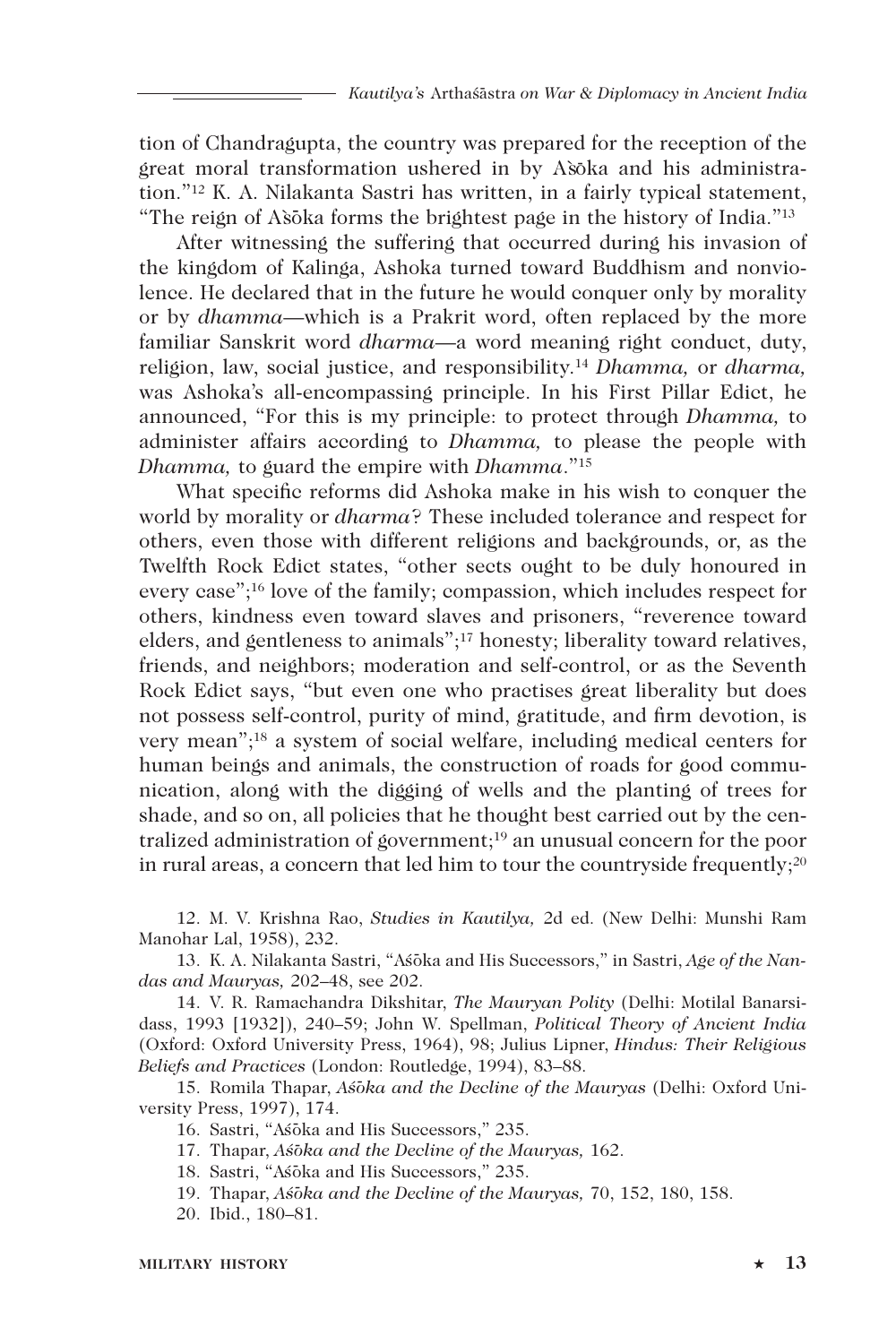and *ahimsa* or nonviolence, which prohibited both the slaughter and sacrifice of animals.<sup>21</sup> According to V. R. R. Dikshitar, in the Sixth Rock Edict Ashoka said he was promoting *dharma* for "the common good of the world," and in the Tenth Rock Edict, Ashoka stated plainly that he put forth the doctrine of *dharma* for "happiness in the next world."<sup>22</sup>

Many Indian historians are proud to embrace Kautilya's *Arthas´*- *astra* as a practical book of rugged political realism—instead of the impotent idealism of, say, Plato—that actually shaped history. D. D. Kosambi notes, "The Greeks make excellent reading; the Indian treatise [Arthasastra] worked infinitely better in practice for its own time and place."23 Ram Sharan Sharma maintains, "Kautilya furnishes us as full and complete [a] definition of the state as was possible in ancient times. The Greek thinkers hardly discuss the constituent elements of the state<sup>"24</sup>

.<br>Kautilya's *Arthαśāstra* is thus a book of political realism, a book analyzing how the political world does work and not very often stating how it ought to work, a book that frequently discloses to a king what calculating and sometimes brutal measures he must carry out to preserve the state and the common good. One important question lurks in discussions of Kautilya. Were the harsh actions he often recommended necessary for the common good of India? Did Chandragupta and Bindusara have to act in a violent and sometimes brutal fashion to defend India, bring order, and establish unity?<sup>25</sup> With the old order crumbling, with the Nanda kings having proved cruel and inept, with enemies on India's borders, and with the threat of anarchy within, were not Kautilya's harsh measures necessary and have not his critics failed "to note the nature of the times in which he lived"?26 In defense of Chandragupta and Kautilya, Bhargava says, "all kinds of means might have been considered necessary to restore peace with honor."<sup>27</sup> Put more bluntly, did India need the harsh measures of Kautilya the realist in order to enjoy the luxury of Ashoka the idealist?

21. Sastri, "Aśōka and His Successors," 237.

22. Dikshitar, *The Mauryan Polity,* 258.

23. D. D. Kosambi, *The Culture and Civilisation of Ancient India* (Delhi: Vikas Publishing House, 1994 [1964]), 141.

24. Ram Sharan Sharma, *Aspects of Political Ideas and Institutions in Ancient India,* 3d rev. ed. (Delhi: Motilal Banarsidass, 1991), 38.

25. Romila Thapar, *The Mauryas Revisited* (Calcutta: K. P. Bagchi and Company, 1987), 6; Mookerji, *Chandragupta Maurya and His Times,* 51, 59.

26. Bhasker Anand Saletore, *Ancient Indian Political Thought and Institutions* (London: Asia Publishing House, 1963), 51.

27. Bhargava, *Chandragupta Maurya,* 102.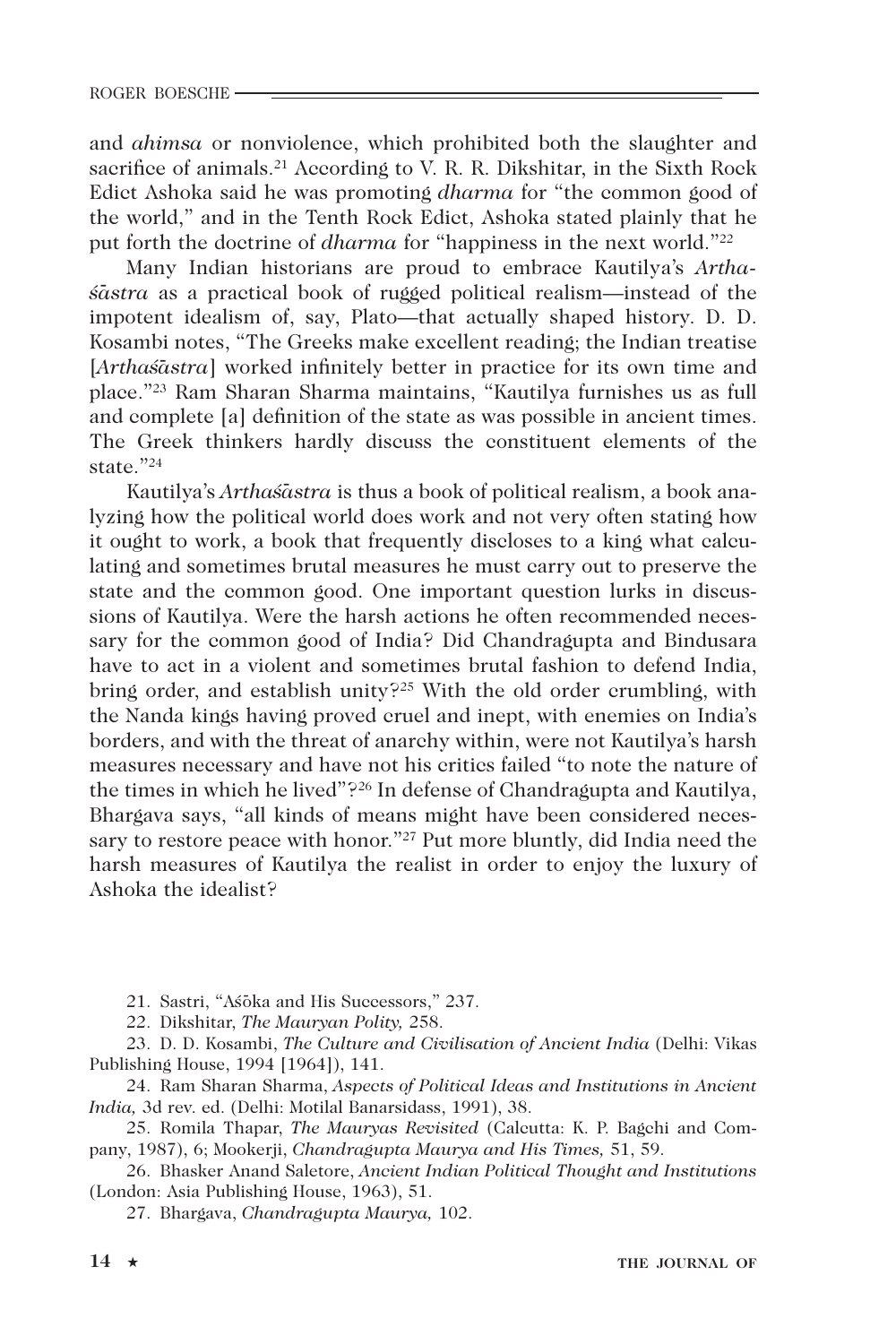### **Kautilya and His "Science of Politics"**

R. P. Kangle translates the word *arthasdastra* as "science of politics,"28 a treatise to help a king in "the acquisition and protection of the earth."<sup>29</sup> Others translate *arthaśāstra* in slightly different ways: A. L. Basham says it is a "treatise on polity,"30 Kosambi emphasizes the economic importance of the word in calling it a "science of material gain,"<sup>31</sup> and G. P. Singh labels it a "science of polity."32 I happen to prefer to translate *artha´s*-*astra* as a "science of political economy," but however one translates the word, Kautilya claimed to be putting forth what Heinrich Zimmer rightly calls "timeless laws of politics, economy, diplomacy, and war."33

Because he was offering his readers a science with which they could master the world, Kautilya believed that having a passive stance toward the world—for example, trusting in fate or relying on superstition—was outlandish. "One trusting in fate," noted Kautilya, "being devoid of human endeavor, perishes."34 His philosophy called for action, not resignation: "The object slips away from the foolish person, who continuously consults the stars; ... what will the stars do?"<sup>35</sup> In urging the king to rely on science and not the precepts of religion, Kautilya separated political thought from religious speculation.36

Like Thomas Hobbes, Kautilya believed the goal of science was power. His statements "Power is (possession of) strength" and "strength changes the mind"37 show that Kautilya sought the power to control not only outward behavior, but also the thoughts of one's subjects and enemies. Probably his science could not promise all of that, but the power offered by this science was extensive: "An arrow, discharged by an archer, may kill one person or may not kill (even one); but intellect operated by a wise man would kill even children in the womb."38 Having as his first and primary goal to "destroy the enemies and protect his own

28. Kautilya, *Artha´s*-*astra,* 1.1.1: 1, and 7.18.43: 384.

29. Kautilya, *Artha´s*-*astra,* 1.1.1: 1.

30. Basham, *The Wonder That Was India,* 51.

31. Kosambi, *The Culture and Civilisation of Ancient India,* 14.

32. G. P. Singh, *Political Thought in Ancient India* (New Delhi: D. K. Printworld, 1993), 7.

33. Heinrich Zimmer, *Philosophies of India* (Princeton, N.J.: Princeton University Press, 1967), 36.

34. Kautilya, *Artha´s*-*astra,* 7.11.34: 358.

35. Kautilya, *Artha´s*-*astra,* 9.4.26: 419.

36. Sharma, *Aspects of Political Ideas and Institutions in Ancient India,* 265–66.

37. Kautilya, *Artha´s*-*astra,* 6.2.31: 319, and 7.14.2: 366.

38. Kautilya, *Artha´s*-*astra,* 10.6.51: 453.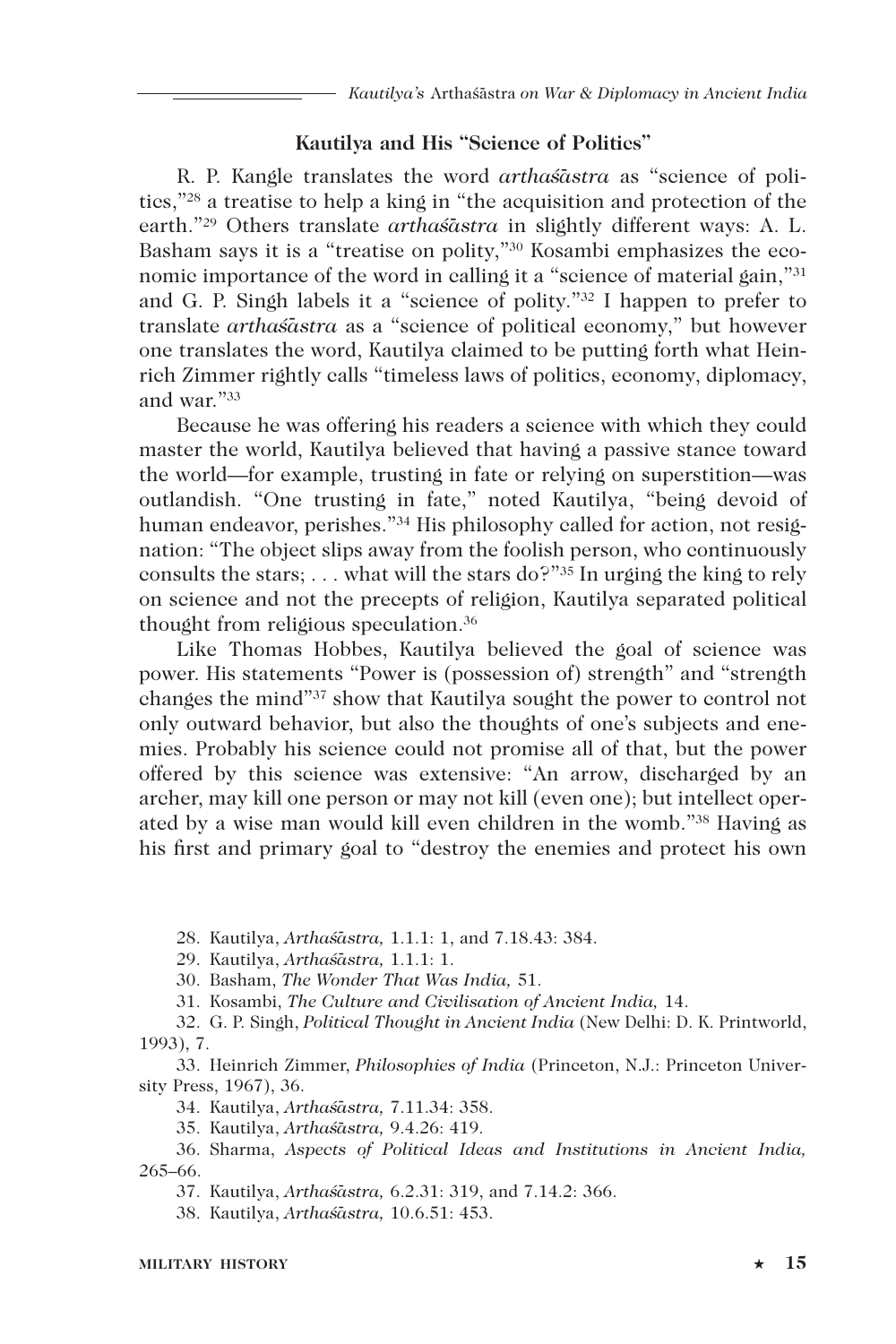people,"39 the king could certainly accomplish this with Kautilya's science; in fact, "he, who is well-versed in the science of politics, ... plays, as he pleases, with kings tied by the chain of his intellect."40 Beyond protecting the kingdom, the king who uses Kautilya's science can bring to himself and his subjects the three goods of life—"material gain, spiritual good and pleasures."41 Wealth is the key to raising successful armies and having a peaceful and just kingdom, and Kautilya's political science brings wealth: "The source of the livelihood of men is wealth, in other words, the earth inhabited by men. The science which is the means of the attainment and protection of that earth is the Science of Politics."42 Put another way, Kautilya's book is the greatest weapon a king can have, and political science is more important than—or at least brings about—wealth, armies, and conquests.

In the world of international politics, it is only "natural" that nations interact with each other through "dissension and force."43 A political realist typically argues that there will always be conflict in international relations and, in effect, rule by the strongest. Kautilya was writing about 300 B.C.E., a century after Thucydides composed his *History of the Peloponnesian War* and several decades after the Sophists Callicles and Thrasymachus said to Plato that rule by the stronger was "natural." Kautilya, in the boldest of his promises, claimed that one who knows his science of politics can conquer the world, that "one possessed of personal qualities, though ruling over a small territory . . . conversant with (the science of) politics, does conquer the entire earth, never loses."44 There is no modesty here. Kautilya's science brings an abundance of wealth and details correct strategies in politics and war. With this science anyone can succeed: "And winning over and purchasing men of energy, those possessed of might, even women, children, lame and blind persons, have conquered the world."45 Kautilya did not see this conquest as something unjust. A king who carries out his duties, rules according to law, metes out only just punishment, applies the law equally "to his son and his enemy," and protects his subjects not only goes "to heaven" but "would conquer the earth up to its four ends."46 Whereas Kautilya did not talk of glory, I do believe he was thinking of something we might call "greatness," but this would come only with social justice and the morally correct ordering of the world. The king, "after conquering the world, ...

- 39. Kautilya, *Artha´s*-*astra,* 14.3.88: 509.
- 40. Kautilya, *Artha´s*-*astra,* 7.18.43–44: 384.
- 41. Kautilya, *Artha´s*-*astra,* 9.7.60: 431.
- 42. Kautilya, *Artha´s*-*astra,* 15.1.1–2: 512.
- 43. Kautilya, *Artha´s*-*astra,* 9.7.68–69: 431.
- 44. Kautilya, *Artha´s*-*astra,* 6.1.18: 317.
- 45. Kautilya, *Artha´s*-*astra,* 9.1.9: 406.
- 46. Kautilya, *Artha´s*-*astra,* 3.1.41–43: 195.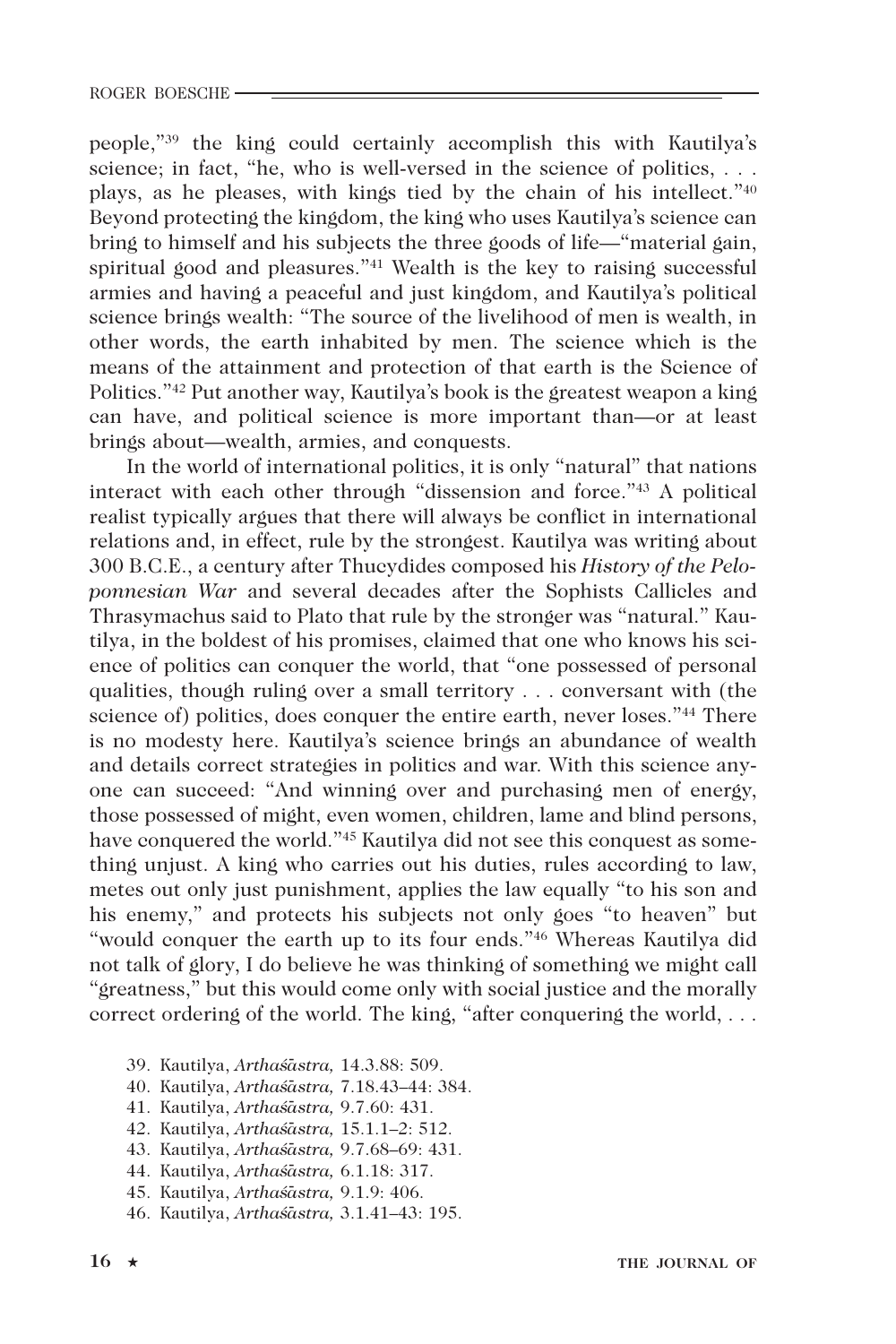should enjoy it divided into *varnas* [classes, sometimes castes] and  $\vec{a}$  stramas [Hindu stages of life] in accordance with his own duty."<sup>47</sup>

Kautilya apparently meant by the phrase "conquering the world" something like conquering up to what Indians regarded as the natural borders of India, from the Himalayas all the way south to the Indian Ocean, and from the Arabian Sea to the Bay of Bengal, although Kautilya said, "the region of the sovereign ruler extends northwards between the Himavat and the sea, one thousand *yojanas* [about nine thousand miles!] in extent across."48 As Kangle puts it, in the Indian tradition, the world conqueror, or *cakravartin*, was not one who conquered "regions beyond the borders of India."49 In short, India did not include the land of "barbarians" or *mlecchas,* those outside of Indian culture.50 *Cakra* means wheel; it is possible that the Indian concept of the world conqueror involved someone who ruled as far as his chariots could roll, without obstacles or opposition.51 At any rate, surely Dikshitar is correct in saying that this ideal of a world conqueror in ancient India led to an "imperialism" that was "one of the causes of chronic warfare,"52 although the Mauryan dynasty did bring comparative peace for more than a century. As Narasingha Prosad Sil notes, "For Kautilya a world conquest is the true foundation for world peace."53

#### **Diplomacy and Foreign Policy as Extensions of Warfare**

As a political realist, Kautilya assumed that every nation acts to maximize power and self-interest, and therefore moral principles or obligations have little or no force in actions among nations. While it is good to have an ally, the alliance will last only as long as it is in that ally's as well as one's own self-interest, because "an ally looks to the securing of his own interests in the event of simultaneity of calamities and in the event of the growth of the enemy's power."54 Whether one goes to war or

- 47. Kautilya, *Artha´s*-*astra,* 13.4.62: 491.
- 48. Kautilya, *Artha´s*-*astra,* 9.1.18: 407.

49. Kautilya, *Artha´s*-*astra,* 407, footnote by Kangle; see also V. R. Ramachandra Dikshitar, *War in Ancient India,* 2d ed. (Delhi: Motilal Banarsidass, 1987 [1948]), 38–39; Raychaudhuri, "Chandragupta and Bindusara," 156; L. K. Mahapatra, "Kingship in India and Southeast Asia: A Field of Transcultural Interaction," *Journal of the Indian Anthropological Society* 30 (November 1995): 201–15, see 205.

50. Indra, *Ideologies of War and Peace in Ancient India* (Hoshiarpur, India: Vishveshvaranand Institute Publications, 1957), 54–55.

- 51. Spellman, *Political Theory of Ancient India,* 173.
- 52. Dikshitar, *War in Ancient India,* 38.
- 53. Narasingha Prosad Sil, "Political Morality vs. Political Necessity: Kautilya and Machiavelli Revisited," *Journal of Asian History* 19, no. 2, 101–42, see 123.
	- 54. Kautilya, *Artha´s*-*astra,* 8.1.59: 389.

**MILITARY HISTORY** ★ **17**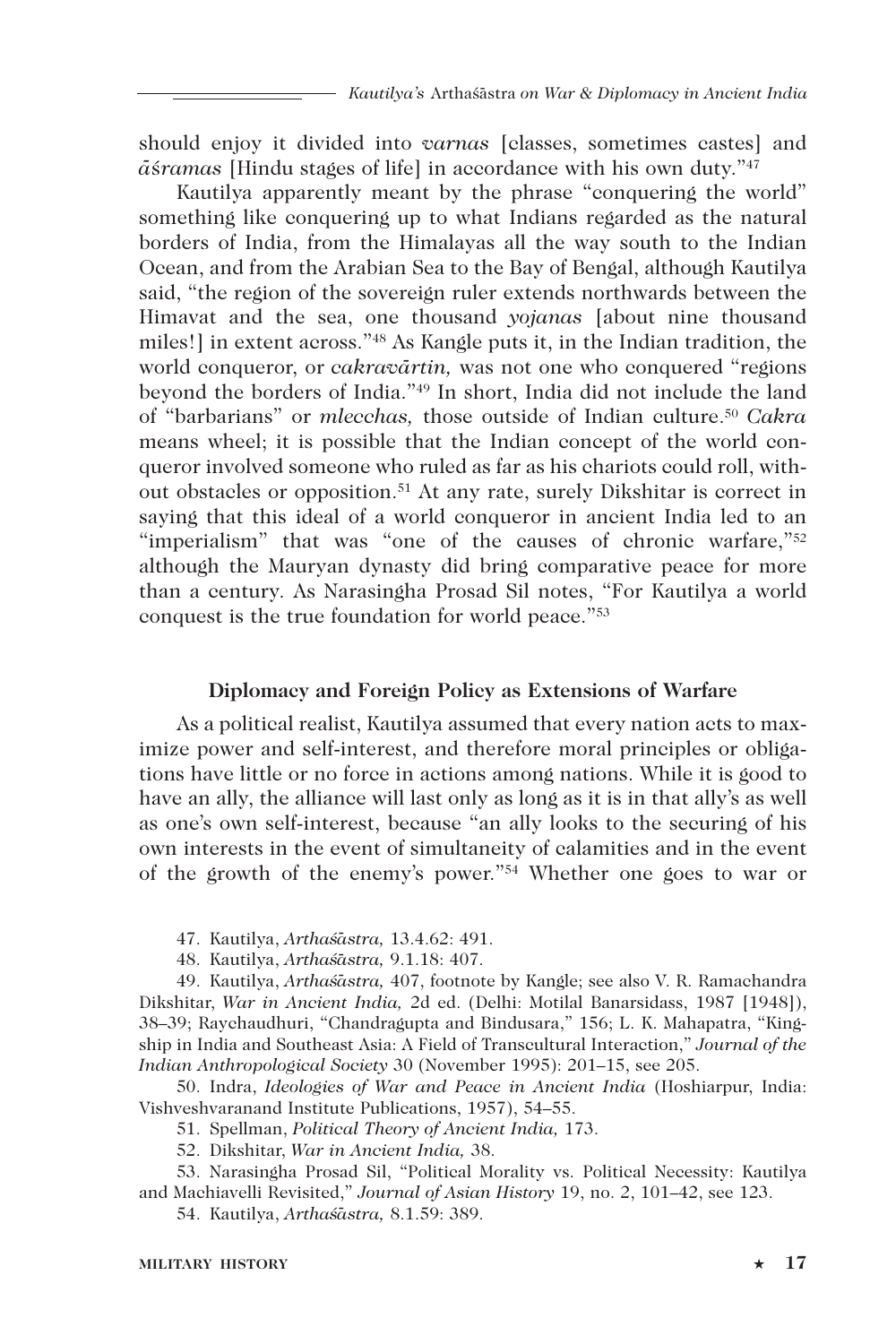remains at peace depends entirely upon the self-interest of, or advantage to, one's kingdom: "War and peace are considered solely from the point of view of profit."55 One keeps an ally not because of good will or moral obligation, but because one is strong and can advance one's own selfinterest as well as the self-interest of the ally, for "when one has an army, one's ally remains friendly, or (even) the enemy becomes friendly."56 Because nations always act in their political, economic, and military selfinterest, even times of peace have the potential to turn abruptly into times of war, allies into enemies, and even enemies into allies. Burton Stein notes correctly that Kautilya was describing a foreign policy not of a great empire like that of the Mauryas, but of small warring states in incessant conflict, such as India experienced before the Mauryan empire.57 Kautilya probably assumed that peaceful empires cannot last forever, and that conflict among smaller states is more common in history.

For Kautilya, this principle of foreign policy—that nations act in their political, economic, and military self-interest—was a timeless truth of his science of politics, or *arthasastra*. He did not believe that nations never act in an altruistic manner—indeed, Kautilya advocated humanitarian acts that also coincided with one's self-interest—but he did believe that one must assume, if entrusted with political or military power, that one's neighbors will eventually act in their own interests. Put another way, one would be betraying one's own people if one did not assume a worst-case scenario. A nation forced to rely on the kindness of neighboring states is weak and, unless it can change rapidly, doomed to destruction. This same assumption can be seen in the work of Thucydides, who discussed foreign policy a century before Kautilya, and in the thoughts of the Chinese Legalist Han Fei Tzu, who wrote about fifty years after Kautilya's *Artha´s*-*astra.*

Kautilya is most famous for outlining the so-called Mandala theory of foreign policy, in which immediate neighbors are considered as enemies, but any state on the other side of a neighboring state is regarded as an ally, or, the enemy of my enemy is my friend. Imagine a series of states to one's west, and then number them starting with oneself. States numbered 1, 3, 5, 7, and so on will likely be friends, whereas states 2, 4, 6, 8, and so on will probably be enemies. (The same thing can be done with concentric circles, which would look more like a mandala, but it is difficult to envision these circles as states.) Kautilya put this basic principle in a number of different ways, but most simply as, "One with immedi-

<sup>55.</sup> Kalidas Nag and V. R. Ramachandra Dikshitar, "The Diplomatic Theories of Ancient India and the *Arthashastra," Journal of Indian History* 6, no. 1 (1927): 15–35, see 15.

<sup>56.</sup> Kautilya, *Artha´s*-*astra,* 8.1.56: 389.

<sup>57.</sup> Burton Stein, *A History of India* (Oxford: Blackwell Publishers, 1998), 78.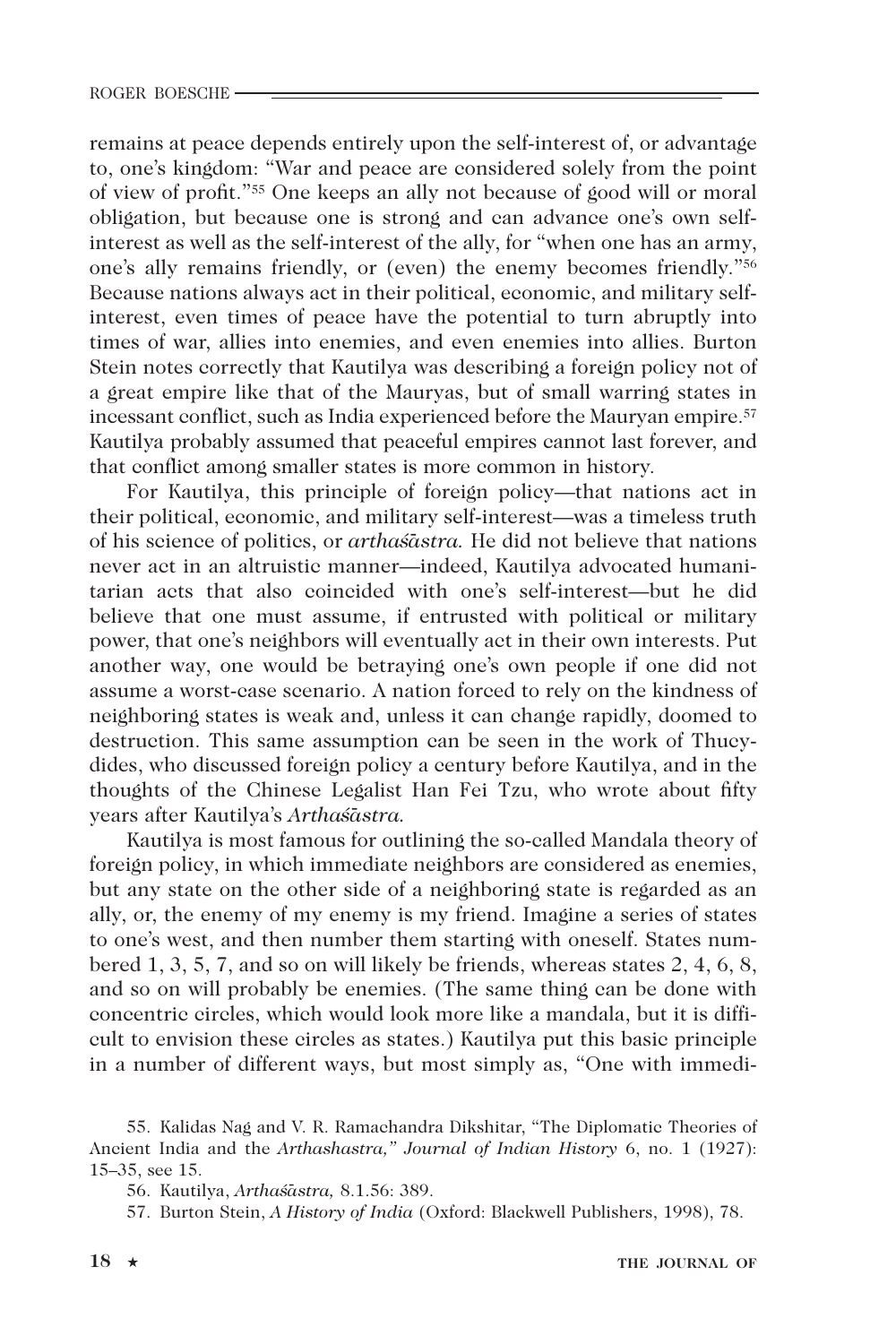ately proximate territory is the natural enemy."58 Elsewhere he stated this Mandala theory of foreign policy in more detail: "With respect to the middle king [he himself], the third and the fifth constituents are friendly elements. The second, the fourth, and the sixth are unfriendly elements."59

Kautilya assumed that he lived in a world of foreign relations in which one either conquered or suffered conquest. He did not say to himself, "Prepare for war, but hope for peace," but instead, "Prepare for war, and plan to conquer." Diplomacy was just another weapon used in the prolonged warfare that was always either occurring or being planned for. After analyzing a king's unique configuration of potential enemies and allies, Kautilya then coldly calculated how that king must think and act. "The king, endowed with personal excellences and those of his material constituents, the seat of good policy, is the would-be conqueror. Encircling him on all sides, with territory immediately next to his is the constituent called the enemy. In the same manner, one with territory separated by one (other territory) is the constituent called the ally."<sup>60</sup> This much just repeats the principles of foreign policy discussed above, but then notice how Kautilya regarded neighboring states: "A neighboring prince possessed of the excellences of an enemy is the foe; one in calamity is vulnerable; one without support or with weak support is *fit to be exterminated*; in the reverse case, fit to be harassed or weakened. These are the different types of enemies."61 When Kautilya wrote of "exterminating" an enemy, he meant killing only the leaders. As we will see in more detail later, he thought the best policy toward ordinary soldiers and subjects was to treat them well and recruit them.

In his excellent discussion of Kautilya's Mandala theory of foreign policy, Singh continues by correctly stating that this is ancient India's most notable contribution to political theory.62 Although Singh analyzes Kautilya's theory well, he makes a mistake in labeling the Mandala theory an argument based on the doctrine of the balance of power. Kautilya, in fact, was not offering a modern balance of power argument. In the twentieth century, international relations theorists have defended the doctrine of the balance of power, because equally armed nations will supposedly deter each other, and therefore no war will result. One does find this argument occasionally in Kautilya: "In case the gains [of two allies

58. Kautilya, *Artha´s*-*astra,* 6.2.19: 318.

- 59. Kautilya, *Artha´s*-*astra,* 7.18.1: 380.
- 60. Kautilya, *Artha´s*-*astra,* 6.2.13: 318.
- 61. Kautilya, *Artha´s*-*astra,* 6.2.13: 318, my emphasis.

62. Singh, *Political Thought in Ancient India,* 115–30, especially 127; see also N. N. Law, "Studies in Kautilya," *Indian Historical Quarterly* 7 (1931): 464–74 and 709–15; and N. N. Law, "Studies in Kautilya," *Indian Historical Quarterly* 8 (1932): 54–63.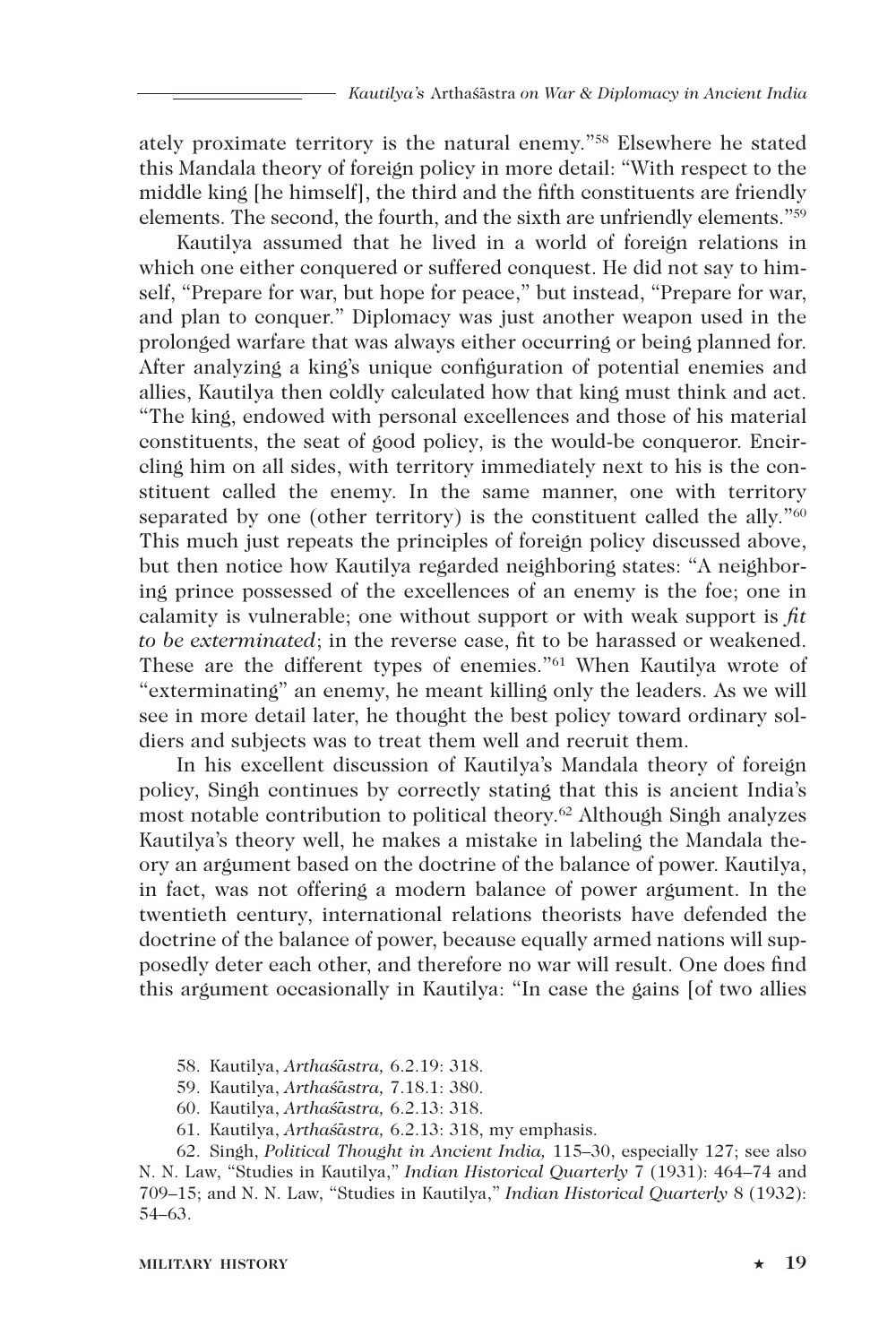of equal strength] are equal, there should be peace; if unequal, fight,"63 or, "the conqueror should march if superior in strength, otherwise stay quiet."<sup>64</sup> Whereas these balance of power theorists suggest that a nation arm itself so that it can ensure peace, Kautilya wanted his king to arm the nation in order to find or create a weakness in the enemy and conquer, even to conquer the world, or at least the subcontinent of India.

In reading his *Arthasastra*, we find no moral considerations other than a king doing what is right for his own people. Rather, we discover merely what Kautilya regarded as the nature of power. The king, he wrote, "should march when by marching he would be able to weaken or exterminate the enemy."65 And Kautilya assumed that every other state would act in a like manner because "even the equal who has achieved his object tends to be stronger, and when augmented in power, untrustworthy; prosperity tends to change the mind."<sup>66</sup> Just as did Thucydides, Kautilya regarded a request for negotiations as a sign of weakness, indeed a desperate act of a weak nation trying to survive: "A weaker king may bargain with a stronger king with the offer of a gain equal to his troops, when he is in a calamity or is addicted to what is harmful [that is, women, wine, or gambling] or is in trouble. He with whom the bargain is made should fight if capable of doing harm to him; else he should make the pact."67

Whereas Carl von Clausewitz said that war is just an extension of domestic politics,68 Kautilya argued that diplomacy is really a subtle act of war, a series of actions taken to weaken an enemy and gain advantages for oneself, all with an eye toward eventual conquest. A nation's foreign policy should always consist of preliminary movements toward war: "In this way, the conqueror should establish in the rear and in front, a circle (of kings) in his own interest. . . . And in the entire circle, he should ever station envoys and secret agents, becoming a friend of the rivals, maintaining secrecy when striking again and again. The affairs of one, who cannot maintain secrecy, . . . undoubtedly perish, like a broken boat in the ocean."69 In Kautilya's foreign policy, even during a time of diplomacy and negotiated peace, a king should still be "striking again and again" in secrecy.

Consider some of the measures Kautilya supported during times of peace. If opposed by an alliance of nations, a king should secretly "sow dissensions" within the alliance until one or more of the parties in the

- 63. Kautilya, *Artha´s*-*astra,* 7.6.3: 338.
- 64. Kautilya, *Artha´s*-*astra,* 9.1.1: 406.
- 65. Kautilya, *Artha´s*-*astra,* 9.1.44: 408.
- 66. Kautilya, *Artha´s*-*astra,* 7.5.47: 337.
- 67. Kautilya, *Artha´s*-*astra,* 7.7.7: 343.
- 68. John Keegan, *A History of Warfare* (New York: Alfred A. Knopf, 1993), 3–24.
- 69. Kautilya, *Artha´s*-*astra,* 7.13.42–44: 366.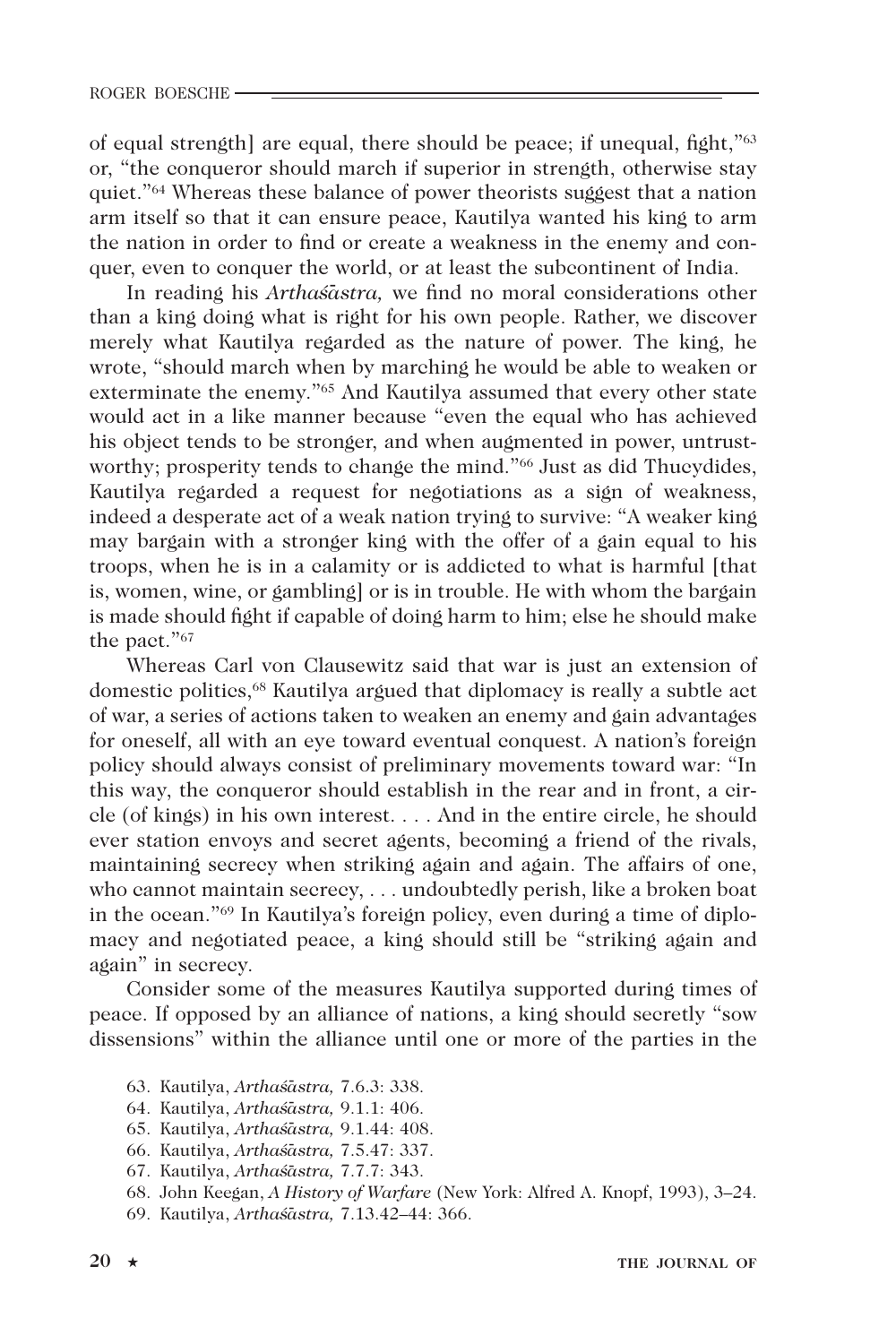alliance becomes weak.70 When he has weakened a neighbor, the king "should violate the treaty."71 Or, in another example, "The wise (conqueror), making one neighboring king fight with another neighboring king, should seize the territory of another, cutting off his party on all sides."72 In Kautilya's view, two kinds of kingdoms confront any king those weak kingdoms fit to be exterminated and those strong kingdoms that, over a long period of time, one can only secretly harass and hope to weaken. He advised, "As between an enemy fit to be harassed and an enemy fit to be exterminated, acquisition of land from an enemy fit to be exterminated is preferable. For, the king fit to be exterminated, being without support or with a weak support, is deserted by his subjects when, on being attacked, he wishes to flee taking with him the treasury and the army."73 It is best to attack an enemy that is "disunited," rather than an enemy in which the subjects have organized themselves into "bands."74 During times of peace and negotiations, Kautilya wanted spies and secret agents to exploit the divisions within a country. Most countries, he maintained, have four kinds of unhappy subjects—the enraged, the frightened, the greedy, and the proud. Secret agents can widen and deepen these divisions by inciting these four types of people to act against their king. The opposing king "should win over the seducible in the enemy's territories by means of conciliation and gifts and those not seducible by means of dissension and force."75

Because a king abides by a treaty only for so long as it is advantageous, Kautilya regarded all allies as future conquests when the time is ripe. He wrote, for example, "That ally who remains common to the enemy (and himself), he should divide that rogue from the enemy (and) when divided, exterminate him, thereafter (exterminate) the enemy."76 Kautilya also sought to take a nation trying to remain neutral or "indifferent" and secretly provoke war between that nation and a neighboring kingdom, until the neutral nation sought his help. Then Kautilya's king could "place him under (his) obligations."77 Kautilya himself had no moral qualms about breaking obligations or trust: "That ally who might do harm or who, though capable, would not help in times of trouble, he should exterminate him, when trustingly, he comes within his reach."<sup>78</sup>

- 70. Kautilya, *Artha´s*-*astra,* 7.14.2: 366.
- 71. Kautilya, *Artha´s*-*astra,* 7.14.7: 367.
- 72. Kautilya, *Artha´s*-*astra,* 7.6.15: 339.
- 73. Kautilya, *Artha´s*-*astra,* 7.10.26–27: 354.
- 74. Kautilya, *Artha´s*-*astra,* 7.11.18: 356.
- 75. Kautilya, *Artha´s*-*astra,* 1.13.12, 1–11: 32.
- 76. Kautilya, *Artha´s*-*astra,* 7.18.36: 383.
- 77. Kautilya, *Artha´s*-*astra,* 7.18.37: 383.
- 78. Kautilya, *Artha´s*-*astra,* 7.18.40: 383.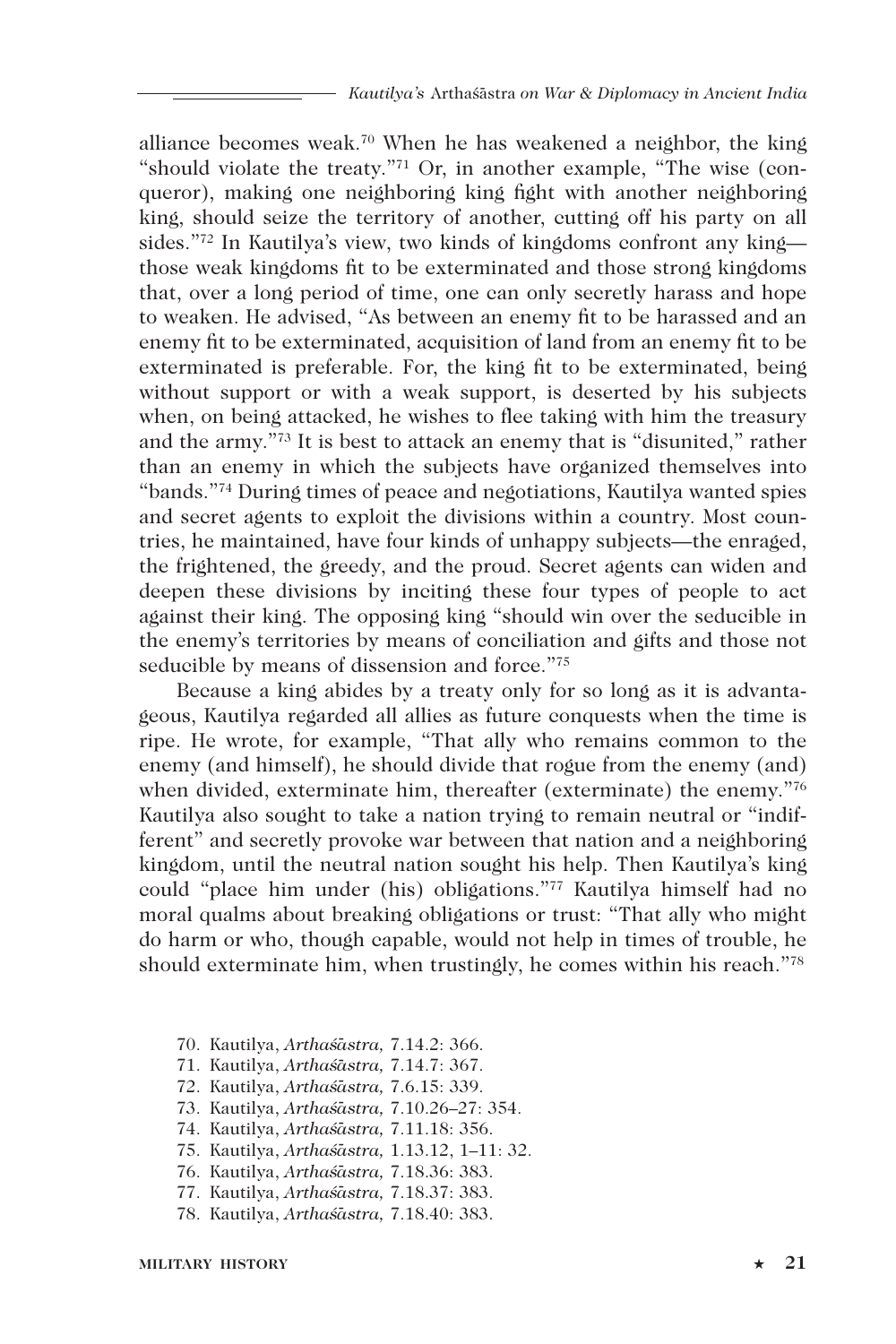Because foreign policy is just an extension of a nation's wars, the goal of foreign policy is not to end wars, but rather to ward off defeats and to make sure one is successful in subsequent warfare. For Kautilya, all ambassadors were potential spies with diplomatic immunity.79 Indeed, he wrote an entire section about how to "fight with the weapon of diplomacy."80

#### **War**

Kautilya thought there was a "science" of warfare, presumably part of a larger science of politics. The Commandant of the Army, he suggested, should be "trained in the science of all (kinds of) fights and weapons, (and) renowned for riding on elephants, horses or in chariots."81 Just as Machiavelli advised his prince to attend to matters of warfare constantly, so did Kautilya advise the king not to leave military matters entirely to others: "Infantry, cavalry, chariots and elephants should carry out practice in the arts outside (the city) at sun-rise. . . . The king should constantly attend to that, and should frequently inspect their arts."82 Just as the king's agents spied on officials in the state bureaucracy, so too must the king have spies to assess the loyalty of soldiers. What greater threat is there to a king than having a military coup remove him from power? Kautilya recommended that "secret agents, prostitutes, artisans and actors as well as elders of the army should ascertain with diligence, the loyalty or disloyalty of soldiers."83

In his section on foreign policy, Kautilya wrote a startling sentence: "Of war, there is open war, concealed war and silent war."84 Open war is obvious, and concealed war is what we call guerrilla warfare, but silent war is a kind of fighting that no other thinker I know of has discussed. Silent war is a kind of warfare with another kingdom in which the king and his ministers—and unknowingly, the people—all act publicly as if they were at peace with the opposing kingdom, but all the while secret agents and spies are assassinating important leaders in the other kingdom, creating divisions among key ministers and classes, and spreading propaganda and disinformation. According to Kautilya, "Open war is fighting at the place and time indicated; creating fright, sudden assault,

79. Bimal Kanti Majumdar, *The Military System in Ancient India* (Calcutta: Firma K. L. Mukhopadhyay, 1960), 64.

80. Kautilya, *Artha´s*-*astra,* 12.2: 462; see Indra, *Ideologies of War and Peace in Ancient India,* 80–81.

- 82. Kautilya, *Artha´s*-*astra,* 5.3.35–36: 304.
- 83. Kautilya, *Artha´s*-*astra,* 5.3.47: 305.
- 84. Kautilya, *Artha´s*-*astra,* 7.6.17: 339.

<sup>81.</sup> Kautilya, *Artha´s*-*astra,* 2.33.9: 180.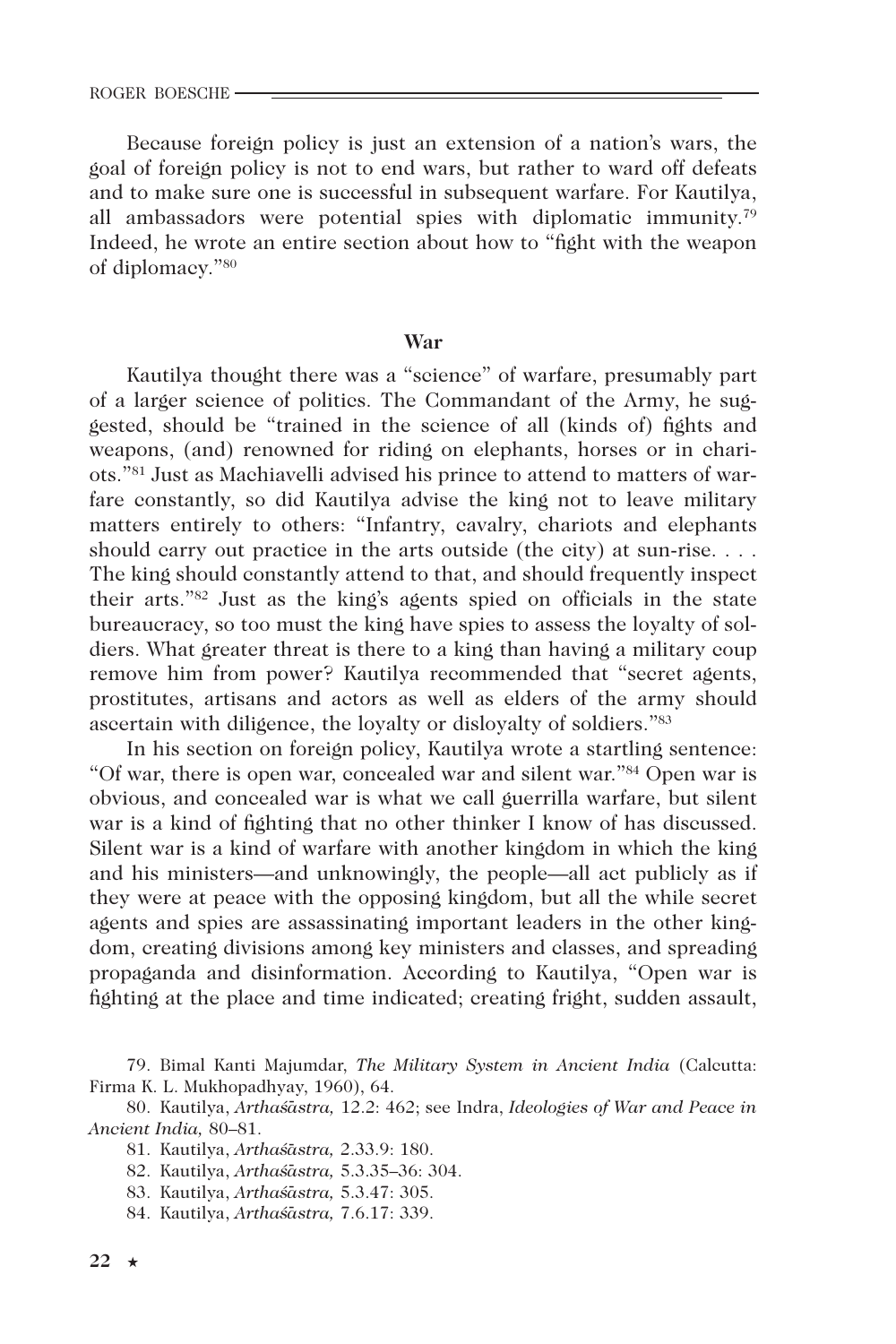striking when there is error or a calamity, giving way and striking in one place, are types of concealed warfare; that which concerns secret practices and instigations through secret agents is the mark of silent war."85 In silent warfare, secrecy is paramount, and, from a passage quoted earlier, the king can prevail only by "maintaining secrecy when striking again and again."86 This entire concept of secret war was apparently original with Kautilya.87

Open warfare, Kautilya declared, is "most righteous,"88 but he was willing to use any and all kinds of warfare to achieve consolidation and expansion of the kingdom. There is no question of morality here—other than the general good of one's kingdom—but only of strategy. Kautilya advised the king that "When he is superior in troops, when secret instigations are made (in the enemy's camp), when precautions are taken about the season, (and) when he is on land suitable to himself, he should engage in an open fight. In the reverse case, (he should resort to) concealed fighting."89 How different all this is from the image of war, certainly exaggerated, found in the Hindu epics, the *Mahabharata*, or the *Ramayana*, of the central figure being the great hero in the chariot who frightened all before him.90

In Book 12, Kautilya faced the situation in which one rules a weak kingdom and is about to be attacked by a stronger king. He maintained that "there are three kings who attack: the righteous conqueror, the greedy conqueror and the demoniacal conqueror."91 Whereas one can satisfy a righteous conqueror simply by submitting to his rule, one must surrender "land and goods" as well as money in order to satisfy a greedy conqueror. The demoniacal conqueror, however, will stop only when he has seized "land, goods, sons, wives and life."92 (Kautilya apparently saw himself as advising a righteous conqueror, although he did seek some tribute from defeated peoples.) A weak king must give up everything if it is inevitable, but he must find a way to survive to fight another day, preserving "his body, not wealth; for, what regret can there be for wealth that is impermanent?"93 However, Kautilya did not advocate giving in to a conqueror without countermeasures and recommended that the king use "diplomatic or concealed warfare"; attempt to conciliate his enemy

- 85. Kautilya, *Artha´s*-*astra,* 7.6.40–41: 342.
- 86. Kautilya, *Artha´s*-*astra,* 7.13.43: 366.
- 87. Majumdar, *The Military System in Ancient India,* 63.
- 88. Kautilya, *Artha´s*-*astra,* 10.3.26: 440.
- 89. Kautilya, *Artha´s*-*astra,* 10.3.1–2: 438.
- 90. Majumdar, *The Military System in Ancient India,* 29.

91. Kautilya, *Artha´s*-*astra,* 12.1.10: 460; see Nag and Dikshitar, "The Diplomatic Theories of Ancient India and the *Arthashastra*," 28.

- 92. Kautilya, *Artha´s*-*astra,* 12.1.11–16: 460.
- 93. Kautilya, *Artha´s*-*astra,* 12.1.32: 462.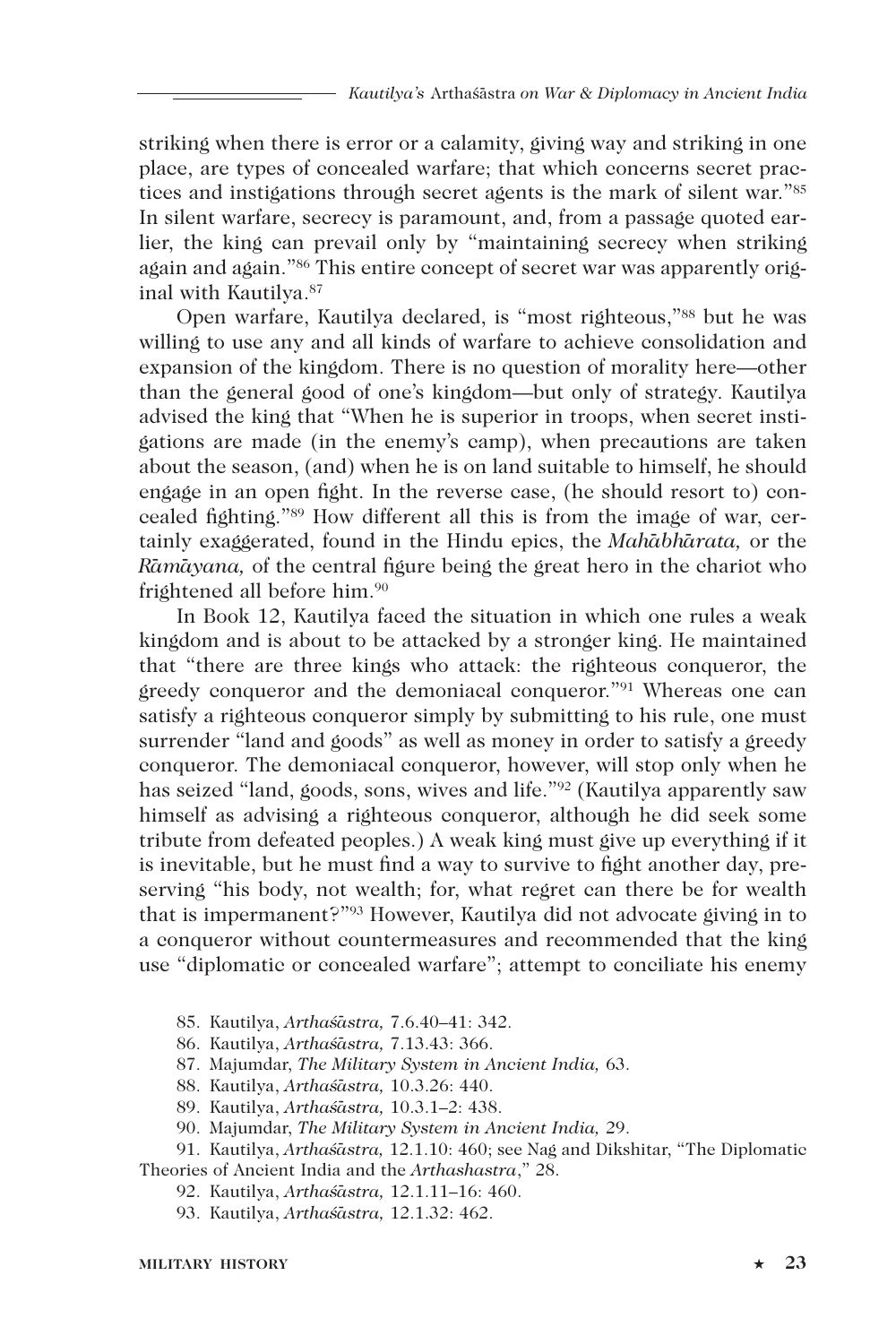with gifts; direct secret agents to wield "weapons, poison or fire" to destroy the enemy's fort or camp; instruct secret agents to promote a coup by a "pretender from his family or a prince in disfavour"; send the demoniacal king listless elephants, which had been poisoned; give to the enemy king treasonable or alien troops; surrender to an entirely different king and give him all but the capital city; have secret agents instigate a revolt among the subjects of the enemy king; "employ assassins and poison-givers"; use an astrologer to persuade a "high officer" of the enemy king to try a coup; command secret agents to declare that the Regent of the king is about to take power, while the agents kill leaders at night and blame the murders on the Regent of the enemy king; use secret agents in the countryside to protest oppression of the enemy king's bureaucracy and kill agents of the king hoping to start a revolt; or finally, set fire to palaces and stores of grain and blame this on the Regent of the enemy king.<sup>94</sup>

Kautilya often advocated using women as weapons of war. He certainly regarded women as a source of satisfaction for troops at war, writing that when setting up camp for the army, "courtesans (should be encamped) along the highways."95 And Kautilya certainly saw women as an addictive source of pleasure, worse than wine or gambling, that a good king must enjoy only in moderation: "Deliverance is possible in gambling, without deliverance is addiction to women. Failure to show himself, aversion from work, absence of material good and loss of spiritual good by allowing the right time to pass, weakness in administration and addiction to drink (result from addiction to women)."96 Precisely because women are such a powerful addiction, a king can use them against an enemy; for example, if a king is trying to undermine a ruling oligarchy, he "should make chiefs of the ruling council infatuated with women possessed of great beauty and youth. When passion is roused in them, they should start quarrels by creating belief (about their love) in one and by going to another."97 A woman supposedly in love with one leader should go to another, profess her love for him, urge him to murder the first leader, and "then she should proclaim, 'My lover has been killed by so and so.'"98 Obviously such tactics create mistrust among leaders of an oligarchy and also bring about the death of key enemies. In the chapters about how a weak king can stave off disastrous conquest by a stronger king, Kautilya again turned, as just one possible tactic among

- 96. Kautilya, *Artha´s*-*astra,* 8.3.53–54: 395.
- 97. Kautilya, *Artha´s*-*astra,* 11.1.34–35: 457.
- 98. Kautilya, *Artha´s*-*astra,* 11.1.37, 39: 457.

<sup>94.</sup> Kautilya, *Artha´s*-*astra,* 12.17–32: 461–62; 12.2.8–33: 462–64; see also N. N. Law, "Dvaidhibhava in the Kautilya," *Indian Historical Quarterly* 7 (1931): 253–58, see 258.

<sup>95.</sup> Kautilya, *Artha´s*-*astra,* 10.1.10: 434.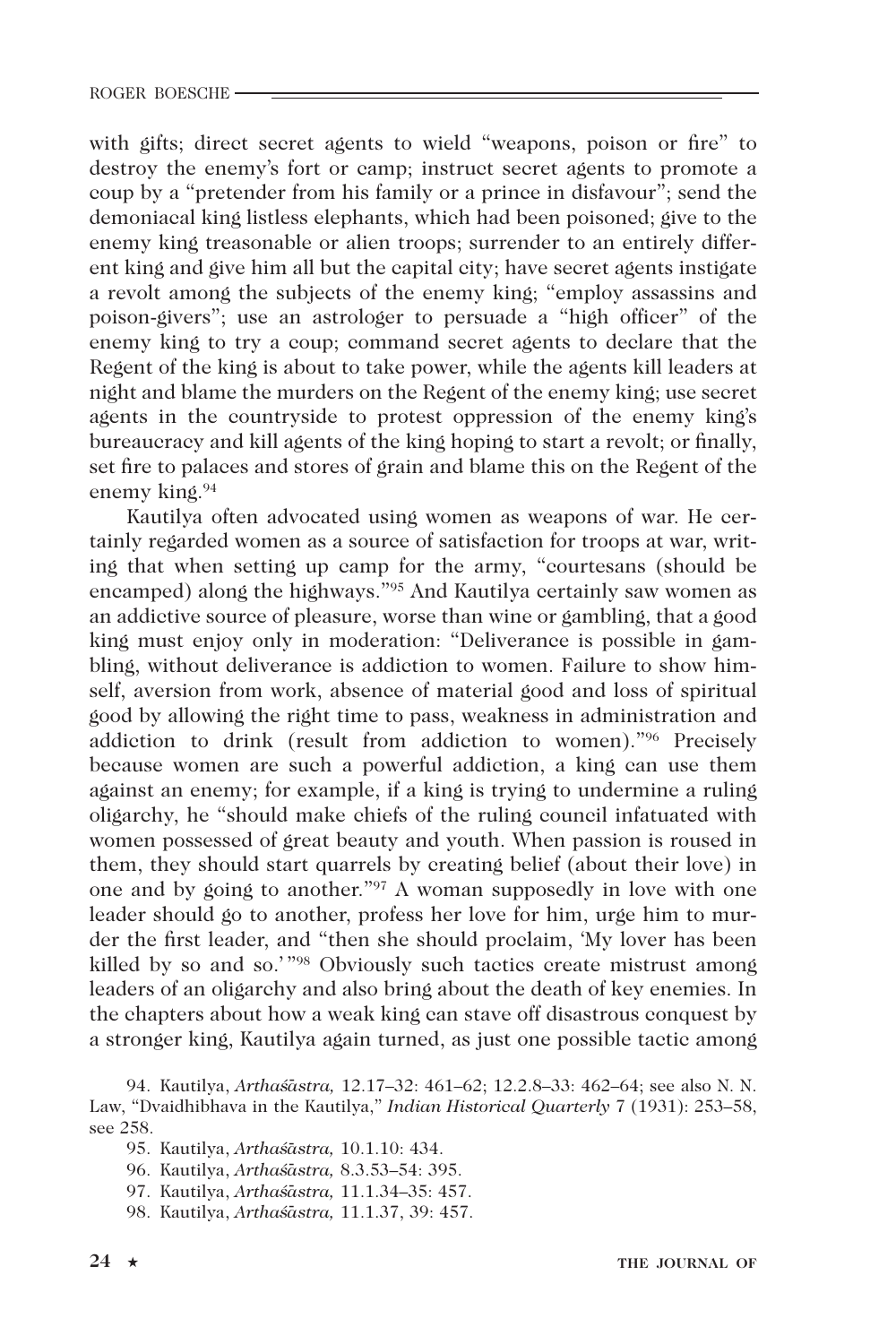many, to women as weapons of war, stating that "keepers of prostitutes should make the (enemy's) army chiefs infatuated with women possessed of great beauty and youth. When many or two of the chiefs feel passion for one woman, assassins should create quarrels among them."99 Secret agents can destroy high officers in the enemy army either with poison or with "love-winning medicines."100

Speaking of justice to an enemy about to conquer is the last tactic of the weak, just as Thucydides showed in his recreation of the debate about Melos. In Thucydides's *History of the Peloponnesian War,* the Melians try to talk about justice and fair play when facing the prospect of conquest by the Athenians, who contend that such arguments are the last, desperate tactic of those facing defeat, which the Melians "know as well as we do." The Athenians tell the Melians "that, when these matters are discussed by practical people, the standard of justice depends on the equality of power to compel and that in fact the strong do what they have the power to do and the weak accept what they have to accept."101 After that both the Melians and the Athenians debate only what is in the selfinterest of Athens. Similarly, willing to try all tactics, even desperate ones, Kautilya made up a powerful speech to be given by a weak king to the king about to conquer, a speech offering a mixture of moral exhortation and arguments based on the self-interest of the conqueror. In this speech, Kautilya depicted an envoy saying to the conquering king that he should accept a treaty and "pay regard to [his] spiritual and material well-being"; that conquering a kingdom willing to surrender on reasonable terms is an "impious act"; that battle is not in the conquering king's self-interest, since "to fight with brave men who have given up all hope of life is a rash deed" and the conqueror will lose troops and "material good"; that such a conquest will only unite his enemies all the more; that the conquering king's enemies are only waiting for him to be weakened in order to attack; that he himself is risking death; that war itself in which men on each side die is "an impious act"; and that he should not listen to "enemies masquerading as friends" who are giving him false advice as to his real self-interest.102 In much the same way as Thucydides, only more dramatically, Kautilya demonstrated the realities of diplomacy and war as well as the ineffectiveness of moral pleas when confronted by a superior power.

Machiavelli longed for the legions of ancient Rome; Kautilya wanted legions, but he wanted them preceded by elephants, which acted in the

99. Kautilya, *Artha´s*-*astra,* 12.2.11–12: 463.

100. Kautilya, *Artha´s*-*astra,* 12.2.14: 463.

101. Thucydides, *History of the Peloponnesian War,* trans. Rex Warner (Harmondsworth, England: Penguin Books, 1972), 402.

102. Kautilya, *Artha´s*-*astra,* 12.2.1–7: 462.

**MILITARY HISTORY** ★ **25**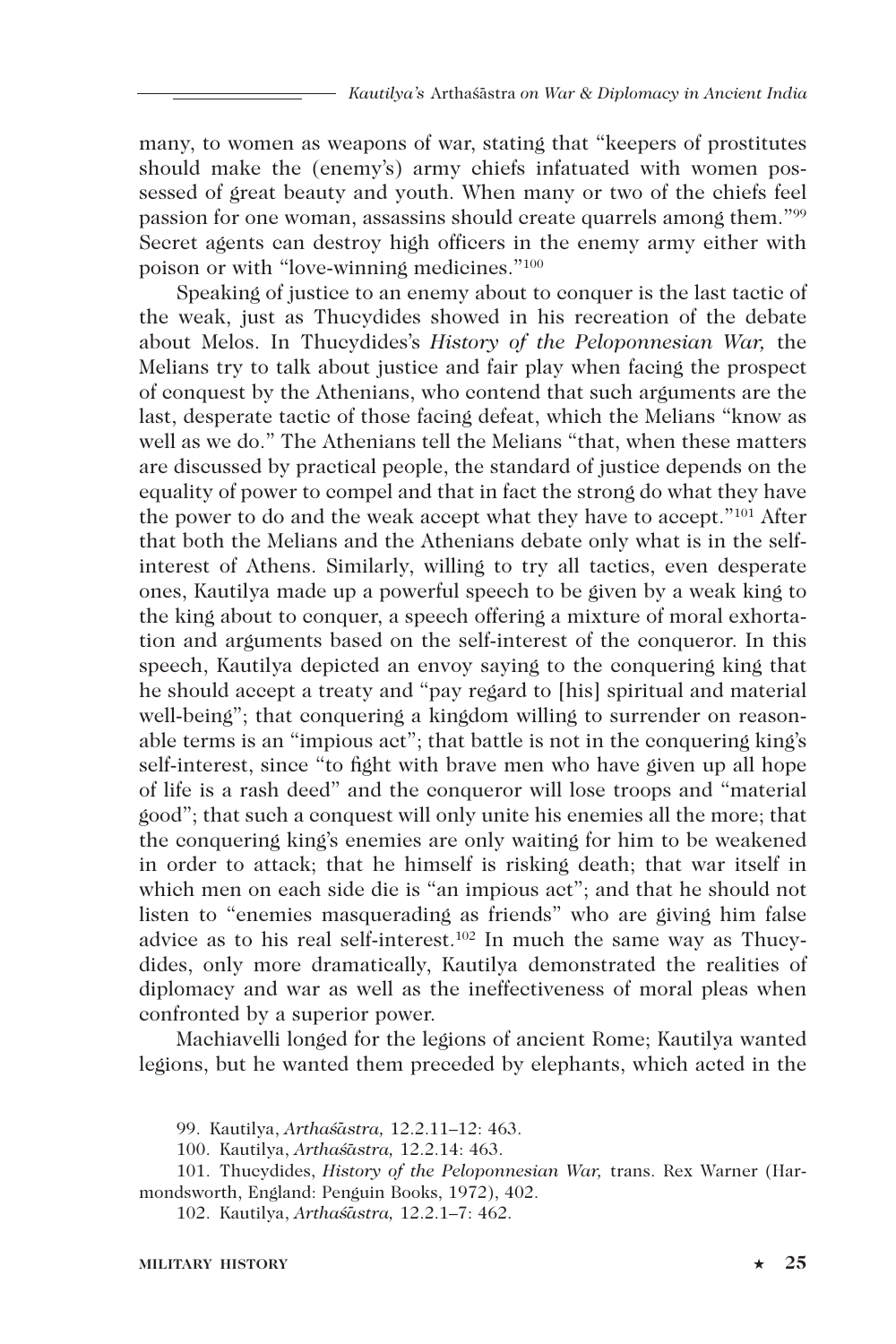ancient world a bit like modern tanks. So valuable were they that Kautilya wrote, "destruction of an enemy's forces is principally dependent on elephants."103 As shown earlier, Kautilya considered the treasury most valuable in raising an army, procuring equipment (including elephants), and preparing for war. After the treasury and the army, Kautilya focused on the importance of the fort, on which depends "the treasury, the army, silent war, restraint of one's own party, use of armed forces, receiving allied troops, and warding off enemy troops and forest tribes. And in the absence of a fort, the treasury will fall into the hands of enemies. . . . those with forts are not exterminated."104 (A mountain fort is more valuable than a river fort, because it "is easy to protect, difficult to lay siege to, difficult to climb."<sup>105</sup>)

Kautilya was inconsistent in ranking the importance of the treasury, the army, and forts, but it seems that the people, or a popular army, are the most important of all. As he put it, "one should seek a fortress with men."106 Well before Machiavelli defended a republican army, well before Mao Zedong defended a people's war as invincible, Kautilya urged the king to be popular with the people and rely on the countryside. "If weak in might, [a king] should endeavor to secure the welfare of his subjects. The countryside is the source of all undertakings; from them comes might."107 The "undertakings" of forts, the treasury, and the army all depend ultimately on the people of the countryside, where are found "bravery, firmness, cleverness and large numbers."108 Kautilya here was cautiously making a revolution in warfare, relying not quite as much on the warrior class of *kshatriyas*. India was divided into four classes or castes (*varnas*): *brahmins* or priests; *kshatriyas* or warriors and rulers; vaishyas or farmers and traders; and *shūdras* or laborers. The *Dharmas - utras,* or law codes, written before Kautilya, urged an army of *kshatriyas* and, in an emergency, also *brahmins* (priests) and *vaishyas* (farmers or merchants). Kautil-ıya had no use for *brahmin* troops—"by prostration, an enemy may win over Brahmana troops"—but he liked the energy, numbers, and strength of *shūdras*, agricultural laborers treated much like serfs.109 Kautilya's praise of ordinary men from the lower two *varnas* was unusual in the ancient world. He wrote, "As

103. Kautilya, *Artha´s*-*astra,* 7.11.16: 356; see Arvind Kumar Srivastava, *The Ancient Indian Army: Its Administration and Organization* (Delhi: Ajanta Publications, 1985), 80–81.

104. Kautilya, *Artha´s*-*astra,* 8.1.38–40: 388.

105. Kautilya, *Artha´s*-*astra,* 7.10.33: 355.

106. Kautilya, *Artha´s*-*astra,* 7.15.11: 370.

107. Kautilya, *Artha´s*-*astra,* 7.14.18–19: 368.

108. Kautilya, *Artha´s*-*astra,* 8.1.29–30: 387.

109. Kautilya, *Artha´s*-*astra,* 9.2.21–24: 412; Ram Sharan Sharma, *Sudras in Ancient India,* 3d rev. ed. (Delhi: Motilal Banarsidass, 1990), 173–74.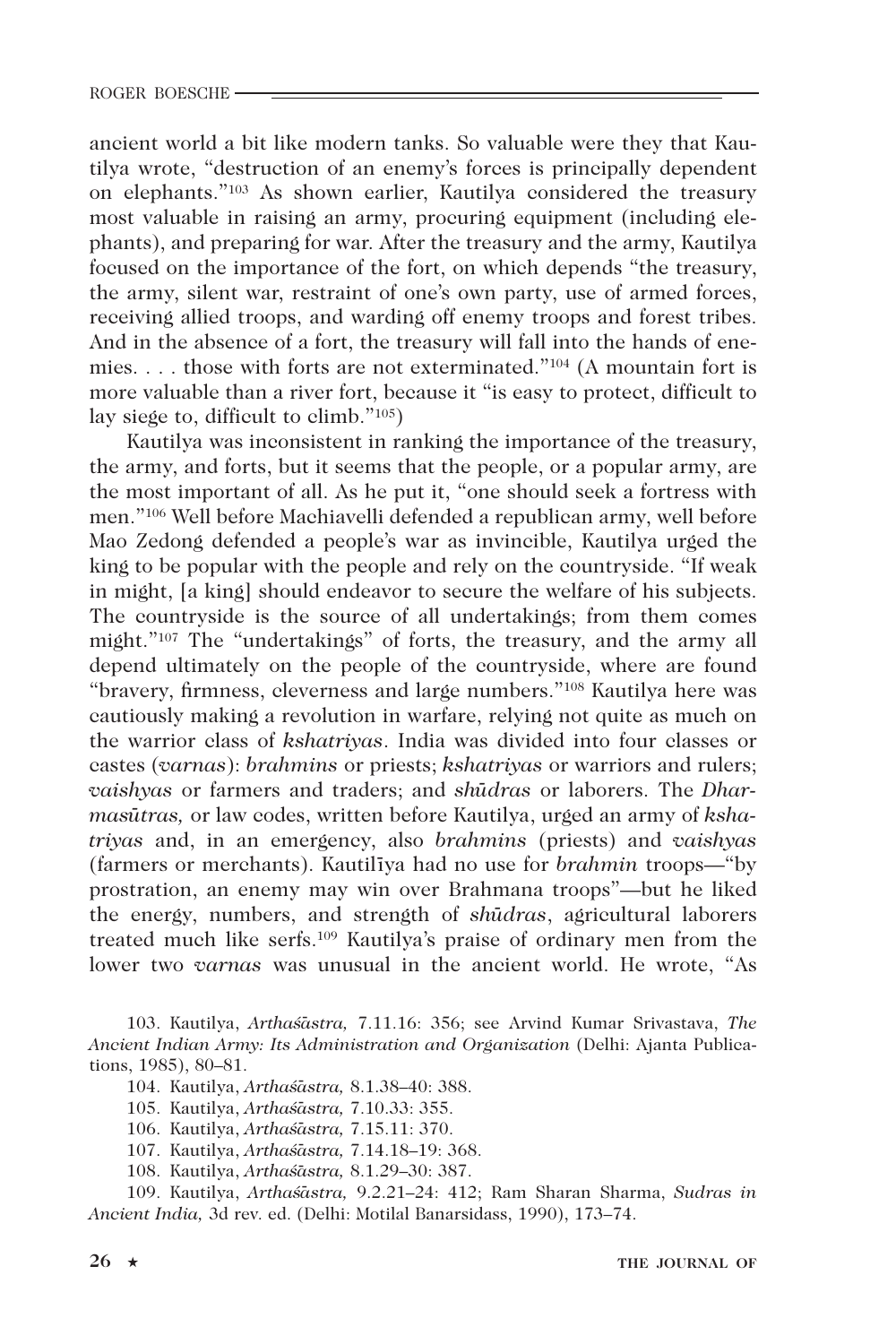between land with the support of a fort and one with the support of men, the one with the support of men is preferable. For, a kingdom is that which has men. Without men, like a barren cow, what could it yield?"<sup>110</sup> Says Sharma, "Kautilya alone holds that the army made up of vaishyas and sudras is important."111 Kautilya apparently believed that an army of *kshatriyas* was best; warriors were supposed to find their "highest duty and pleasure" by dying in battle.112 Megasthenes, a Greek ambassador to Chandragupta Maurya's court, suggested that as much as one-fifth of the population under Chandragupta's empire were warriors or *kshatriyas*. 113 In addition, Kautilya clearly argued that sections of the army should consist "mostly of persons from the same region, caste or profession."114 Using a little common sense, we can see that he is suggesting that men of an army should know one another, that an army of friends fighting side by side is the most difficult to defeat. On the subject of the king's location during battle, for example, he wrote: "A bare army, without standards, consisting of warriors related as fathers, sons and brothers, should be the place for the king. An elephant or a chariot should be the vehicle for the king, guarded by cavalry."115 (Kautilya wanted a man who looked like the king to lead the army into battle.<sup>116</sup>)

And thus, a king's power, for Kautilya, is in the end tied to the power and popular energy of the people, without which a king can be conquered, for "not being rooted among his subjects, [a king] becomes easy to uproot."117 Although Kautilya wrote of using money to raise an army and even of "purchasing heroic men,"118 he was not advocating mercenaries who fought only for pay, but he was merely outlining the cost of paying, supplying, and feeding soldiers. He believed that "hereditary troops are better than hired troops"119; in other words, troops made of men born in the kingdom and thus loyal to the king since birth are better than strangers fighting for money, as Machiavelli noted so often later. It is not at all clear, remarked Kautilya, that "inviting alien troops with money"120 is an advantage or a disadvantage.

- 110. Kautilya, *Artha´s*-*astra,* 7.11.23–25: 357.
- 111. Sharma, *Sudras in Ancient India,* 237.
- 112. Kautilya, *Artha´s*-*astra,* 9.2.24: 412.

113. Swaswati Das, *Social Life in Ancient India: 800 B.C.–183 B.C.* (Delhi: B. R. Publishing Corporation, 1994), 143–44.

- 114. Kautilya, *Artha´s*-*astra,* 9.2.9: 411.
- 115. Kautilya, *Artha´s*-*astra,* 10.3.39–40: 441.
- 116. Kautilya, *Artha´s*-*astra,* 10.3.42: 441.
- 117. Kautilya, *Artha´s*-*astra,* 8.2.18: 392.
- 118. Kautilya, *Artha´s*-*astra,* 9.1.7: 406.
- 119. Kautilya, *Artha´s*-*astra,* 9.2.14: 412.
- 120. Kautilya, *Artha´s*-*astra,* 9.7.10: 428.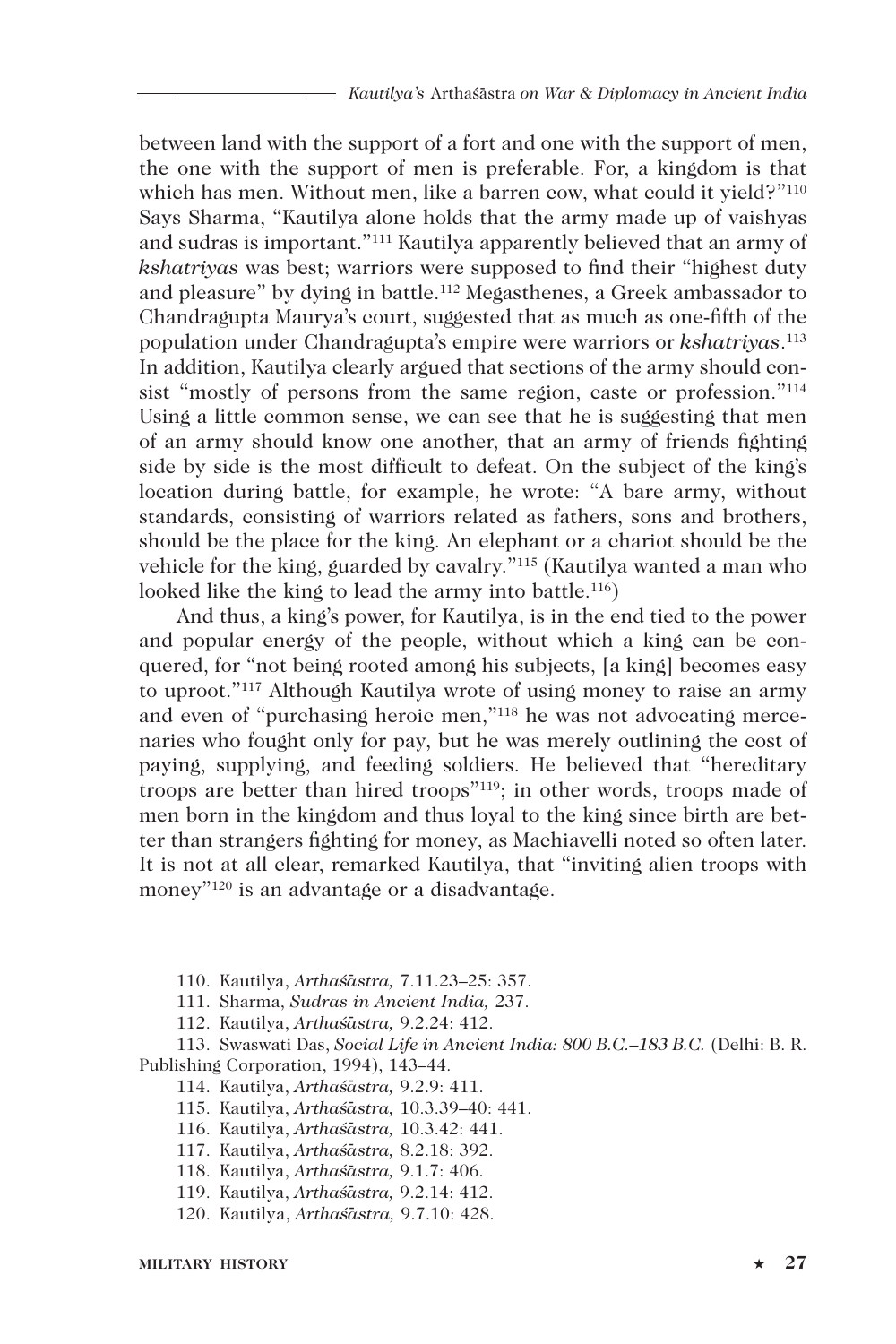#### **Which States to Attack**

In Kautilya's view of the world, expansion by a prosperous kingdom was inevitable, natural, and good, and as a consequence, moral considerations did not enter into his deliberations, only what was for the good of the kingdom. If a king can win, then he should go to war. As Kangle says, the *Arthascastra* "preaches an ideal of conquest."<sup>121</sup> But who should be attacked? This is not an ethical question. The decision takes only careful calculation and observes the principle that a king should attack weakness. Certain states are vulnerable. If a state is unjust, then its people will welcome a deliverer from a tyrannical king; if a kingdom is weakened from a poor economy, or if a state has experienced some kind of calamity ranging from fires to flood or famine, then a king "should make war and march."122 As Rajendra Prasad says, Kautilya believed that "whenever an enemy king is in trouble, and his subjects are exploited, oppressed, impoverished and disunited, he should be immediately attacked after one proclamation of war."123

Every adjacent kingdom should be looked upon as an enemy and classified. If a kingdom is strong, Kautilya called it a "foe"; if a kingdom is suffering calamity, then it is "vulnerable"; if a kingdom has weak or no popular support, then "it is fit to be exterminated." Even if one cannot attack a strong neighbor or "foe," one can harass it silently and weaken it over time.124 What Kautilya called an enemy "fit to be exterminated" was an enemy with little or no popular support, an enemy whose subjects quite likely would desert to Kautilya's attacking army.125 And Kautilya argued, or perhaps assumed, that imperial expansion was the correct goal: "After conquering the enemy's territory, the conqueror should seek to seize the middle king, after succeeding over him, the neutral king. This is the first method of conquering the world. . . . And after conquering the world he should enjoy it divided into *varnas* . . . in accordance with his own duty."126

In Kautilya's mind, treaties were agreements between kingdoms of roughly equal power, agreements a king should break if they are no longer advantageous, and thus, believing that a treaty will provide a wall of protection against a strong enemy would be a foolish act. If an ally with whom a king has a treaty becomes weakened, that is, if the treaty

121. R. P. Kangle, *The Kautil-ıya Artha´s*-*astra,* vol. 3, *A Study* (Delhi: Motilal Banardisass, 1992 [1965]), 263.

122. Kautilya, *Artha´s*-*astra,* 7.4.15: 332–33.

123. Rajendra Prasad, *Politico-Geographical Analysis of the Arthashastra* (New Delhi: Inter-India Publications, 1989), 58–60.

124. Kautilya, *Artha´s*-*astra,* 6.2.16: 318.

125. Kautilya, *Artha´s*-*astra,* 7.10.26–27: 354.

126. Kautilya, *Artha´s*-*astra,* 13.4.54–55, 62: 490–91.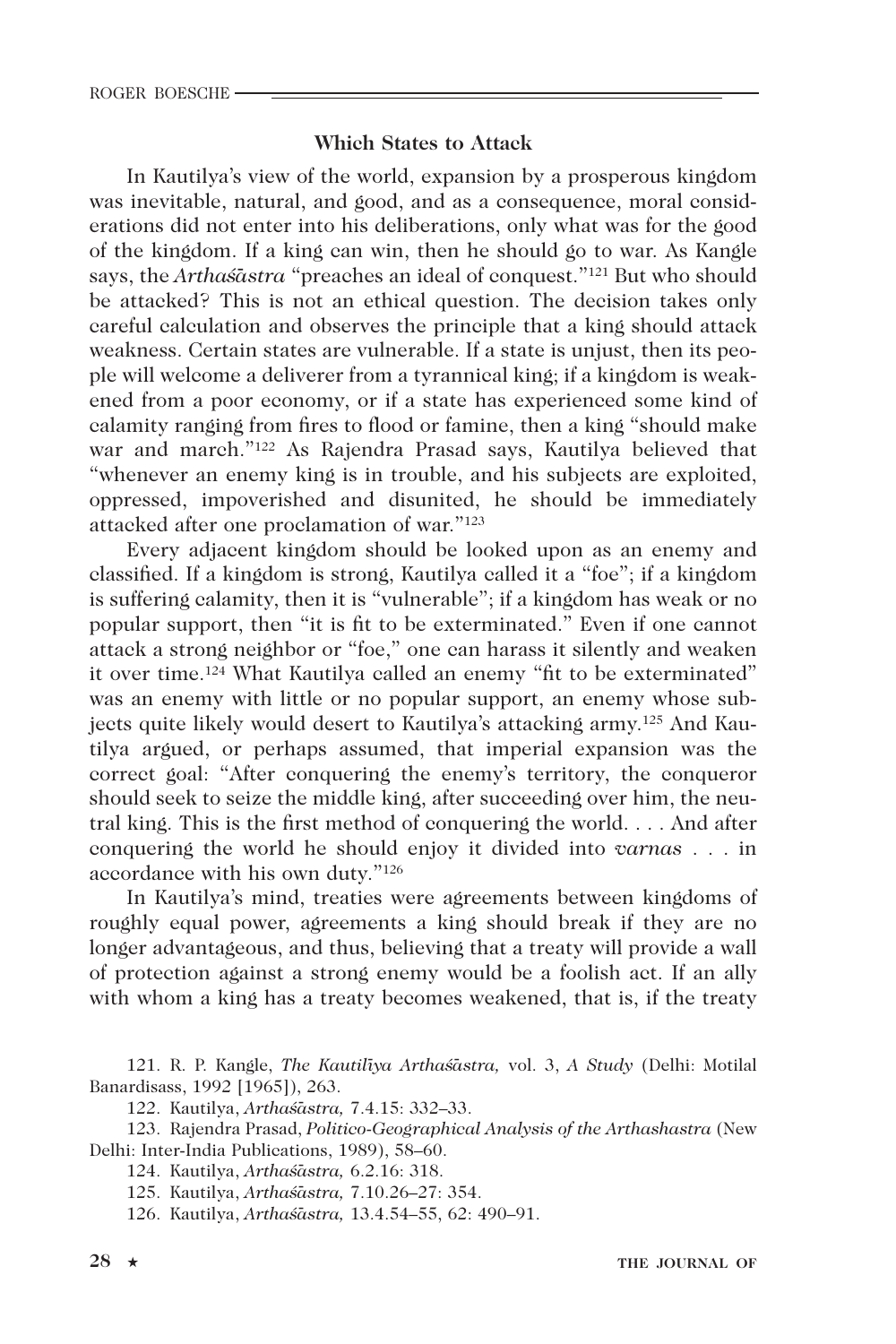is no longer to a king's advantage, then the king "should violate the treaty,"127 or, "when after making a pact he intends to violate it, . . . he should demand a gain not received or more."128 Because Kautilya thought that promises or agreements were strategies and not moral obligations, he had no moral qualms about violating a promise and recommended that "The commander of a frontier fort, by offering the surrender of the fort, should get part of the (enemy's) troops inside and destroy [them] *when full of trust.*"129 To protect his own people, a king has an obligation to weaken or destroy any potential enemy: "That ally who might do harm or who, though capable, would not help in times of trouble, he should certainly exterminate him, *when trustingly, he comes within his reach.*"130 Charles Drekmeier is certainly correct in saying that, "In outlining military campaigns Kautilya disregards the traditional humanitarian principles laid down to regulate the conduct of war."131 In Book 9, Kautilya listed various "hindrances to gain"; among them were pity, piousness, and "regard for the other world."132 In short, in waging war, compassion and morality and religious principles have no place, unless they are useful for bringing victory.

In another way, moral considerations did enter into Kautilya's calculations. Whereas it is best to wage war against an unjust king who has no public support, it is wise to avoid war with a righteous king whose subjects will fight energetically on his behalf. Kautilya noted that if one has a choice about where to attack, it is always best to attack an unjust kingdom, because "The subjects help the king who is justly behaved. . . . Therefore, [a king] should march only against [an enemy] with disaffected subjects."133 Once more, morality is sometimes advantageous and in one's self-interest, for "The unjustly behaved [king] would cause even settled land to be laid waste."134 By being unjust, a king loses all popular support, thereby weakening the kingdom and making it easily conquered: "The king fit to be exterminated, being without support or with weak support, is deserted by his subjects when, on being attacked, he wishes to flee taking with him the treasury and the army."135 If a king has a choice of attacking a strong king who is unjust or a weak king who is just, he should actually attack the stronger king, because the stronger

127. Kautilya, *Artha´s*-*astra,* 7.14.7: 367.

128. Kautilya, *Artha´s*-*astra,* 7.8.8: 347.

129. Kautilya, *Arthaśāstra*, 12.5.25: 472, my emphasis.

130. Kautilya, *Arthaśāstra*, 7.18.40: 383, my emphasis.

131. Charles Drekmeier, *Kingship and Community in Early India* (Stanford, Calif.: Stanford University Press, 1962), 212.

132. Kautilya, *Artha´s*-*astra,* 9.4.25: 419.

133. Kautilya, Arthasastra, 7.5.10-11: 334; Nag and Dikshitar, "The Diplomatic Theories of Ancient India and the *Arthashastra,*" 18.

134. Kautilya, *Artha´s*-*astra,* 7.11.31: 358.

135. Kautilya, *Artha´s*-*astra,* 7.10.27: 354.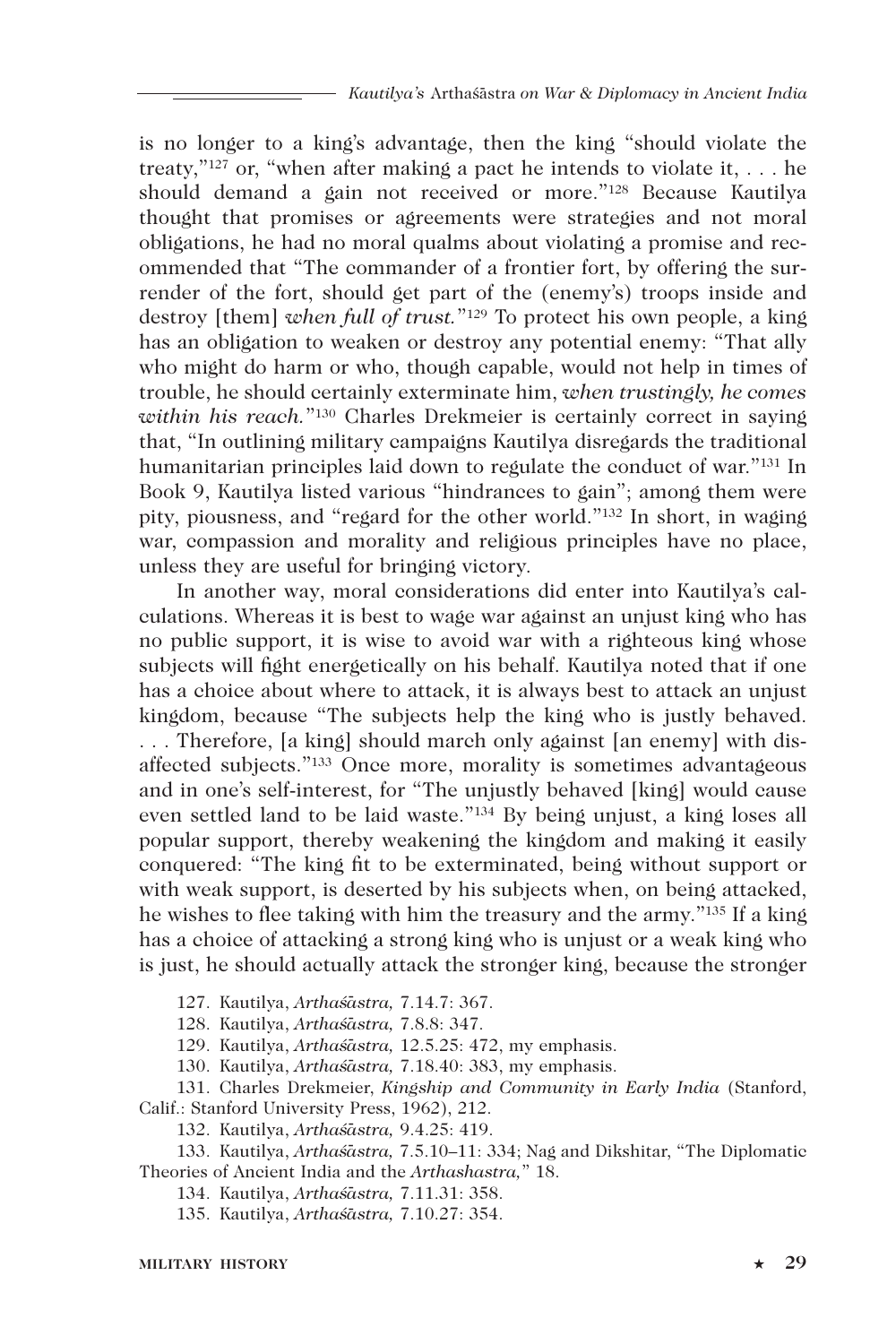king's subjects, weary of injustice, will not help the strong king and might even join the war against him.136 An unjust state is really two states, already at war with one another, the rulers and the ruled.137 Kautilya paused to remind a king how practical it was to be just toward his subjects because "Subjects, when impoverished, become greedy; when greedy they become disaffected; when disaffected they either go over to the enemy or themselves kill the master. Therefore, [a king] should not allow these causes of decline, greed and disaffection among the subjects to arise, or, if arisen, should immediately counter-act them."138 A domestic political policy of social justice is, in the long run, the best defense against outside enemies, because "one attacking a righteous king is hated by his own people and by others; one attacking an unrighteous king is liked (by them)."139

Kautilya maintained that a humanitarian policy toward a defeated people was practical. If a king massacres those whom he has defeated, then he frightens all those kingdoms that surround him and terrifies even his own ministers.140 Rather, one gains more land and new and loyal subjects if one treats the defeated in a magnanimous manner. Certainly a conquering king must silently kill those former leaders loyal to the defeated king, but those who approach him promising loyalty should be treated generously: "He should not use towards them insults, injuries, contemptuous words or reproaches. And after promising them safety, he should favour them like a father."141 Because a conquering king intends to expand his territory and acquire new subjects, he must treat a defeated people well. The victor, "after gaining new territory, . . . should cover the enemy's faults with his own virtue, his virtues with double virtues. He should carry out what is agreeable and beneficial to his subjects by doing his own duty as laid down, granting favours, giving exemptions, making gifts and showing honour."142 Indeed, the conquering king should "order the release of all prisoners and render help to the distressed, the helpless and the diseased."143 It is sound military policy to "establish a righteous course of conduct."144 What is moral is once more practical. Just as one can kill a traitor, but cannot use force "against a

136. Kautilya, *Artha´s*-*astra,* 7.5.16–18: 335.

137. Harit Krishna Deb, "*The Kautil-ıya Artha´s*-*astra* on Forms of Government," *Indian Historical Quarterly* 14 (June 1938): 366–79, see 370.

138. Kautilya, *Artha´s*-*astra,* 7.5.27–28: 335.

139. Kautilya, *Artha´s*-*astra,* 7.13.12: 362; V. Nagarajan, *Evolution of the Social Polity of Ancient India from Manu to Kautilya,* vol. 2 (Nagpur: Dattsons, 1992), 165.

- 140. Kautilya, *Artha´s*-*astra,* 7.16.30–31: 375.
- 141. Kautilya, *Artha´s*-*astra,* 7.16.22–23: 374.
- 142. Kautilya, *Artha´s*-*astra,* 13.5.3–4: 491.
- 143. Kautilya, *Artha´s*-*astra,* 13.5.11: 492.
- 144. Kautilya, *Artha´s*-*astra,* 13.5.14: 492.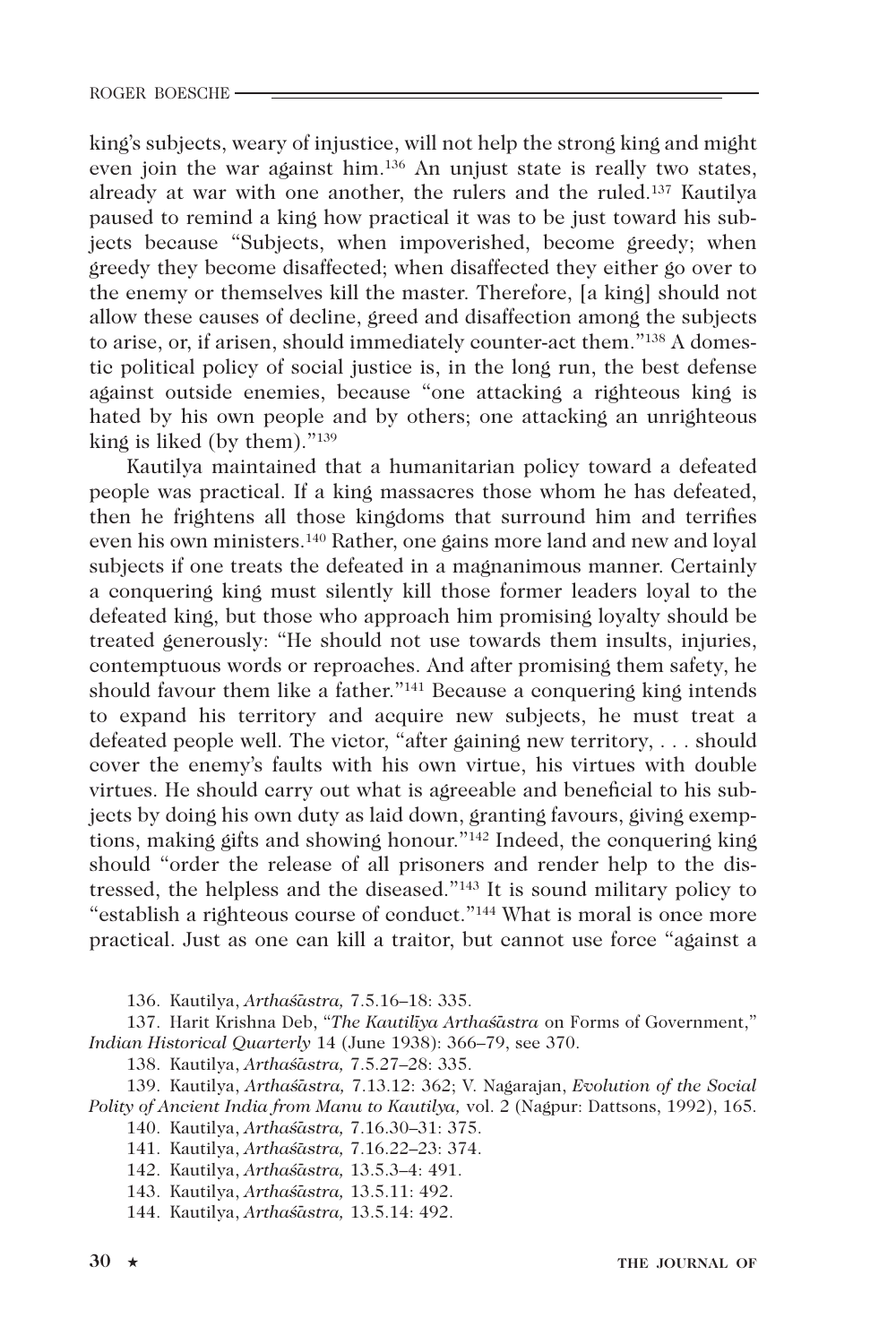multitude of people,"145 so one can kill the leaders of a defeated kingdom, but must bring the great majority of the citizens peacefully into one's own kingdom. In this instance, Kautilya was following the traditional advice given in the *Dharmasūtras* that "Aryans condemn the killing of those who have thrown down their weapons, who have dishevelled hair, who fold their hands in supplication, or who are fleeing."<sup>146</sup> And by these actions, Kautilya fit his own definition of a righteous conqueror who sought victory and the submission of the enemy, but not greedy pillaging or lawless killing.147

Kautilya demanded much of his soldiers, because they had to be brave and fierce in battle, but gentle and kind toward those whom they had defeated: "When attacking the enemy's fort or camp, they should grant safety to those fallen down, those turning back, those surrendering, those with loose hair, those without weapons, those disfigured by terror and to those not fighting."148 After a king has subdued the country and taken care of the people, he should "grant safety to the countryside," settle subjects down to farm the land, and "induce" even those who had fought against him to settle down and farm (even by giving tax exemptions), all because the countryside needs farmers and the new kingdom wants prosperity. "For," according to Kautilya, "there is no country without people and no kingdom without a country," meaning a prosperous not a ravished—countryside.149

Both Sun Tzu (c. 400–320 B.C.E.) and Machiavelli, in books entitled *The Art of War,* pointed out that a general should always give an enemy the hope of escape and never surround a nearly defeated enemy completely.150 Enemy soldiers who have hope of living will eventually run for

145. Kautilya, *Artha´s*-*astra,* 9.6.2–5: 422.

146. *Dharmas*-*utras: The Law Codes of Ancient India,* ed. and trans. Patrick Olivelle (New York: Oxford University Press, 1999), 53; see also *The Laws of Manu,* ed. and trans. Wendy Doniger and Brian K. Smith (London: Penguin Books, 1991), 137–38.

147. Daya Krishna, *The Problematic and Conceptual Structure of Classical Indian Thought About Man, Society, and Polity* (Delhi: Oxford University Press, 1996), 96.

148. Kautilya, *Artha´s*-*astra,* 13.4.52: 490.

149. Kautilya, *Artha´s*-*astra,* 13.4.2–5: 485–86.

150. "To a surrounded enemy you must leave a way of escape. . . . Show him there is a road to safety, and so create in his mind the idea that there is an alternative to death. . . . Wild beasts, when at bay, fight desperately. How much more is this true of men! If they know there is no alternative they will fight to the death." (Sun Tzu, *The Art of War,* trans. Samuel B. Griffith [London: Oxford University Press, 1963], 109–10.)

"It is necessary, above everything that has been mentioned, to be careful not to bring the enemy into utter despair. About this Caesar was careful when fighting the Germans; he opened a road for them, seeing that since they could not run away necessity was making them bold." (Niccolò Machiavelli, *The Art of War,* in *The Chief*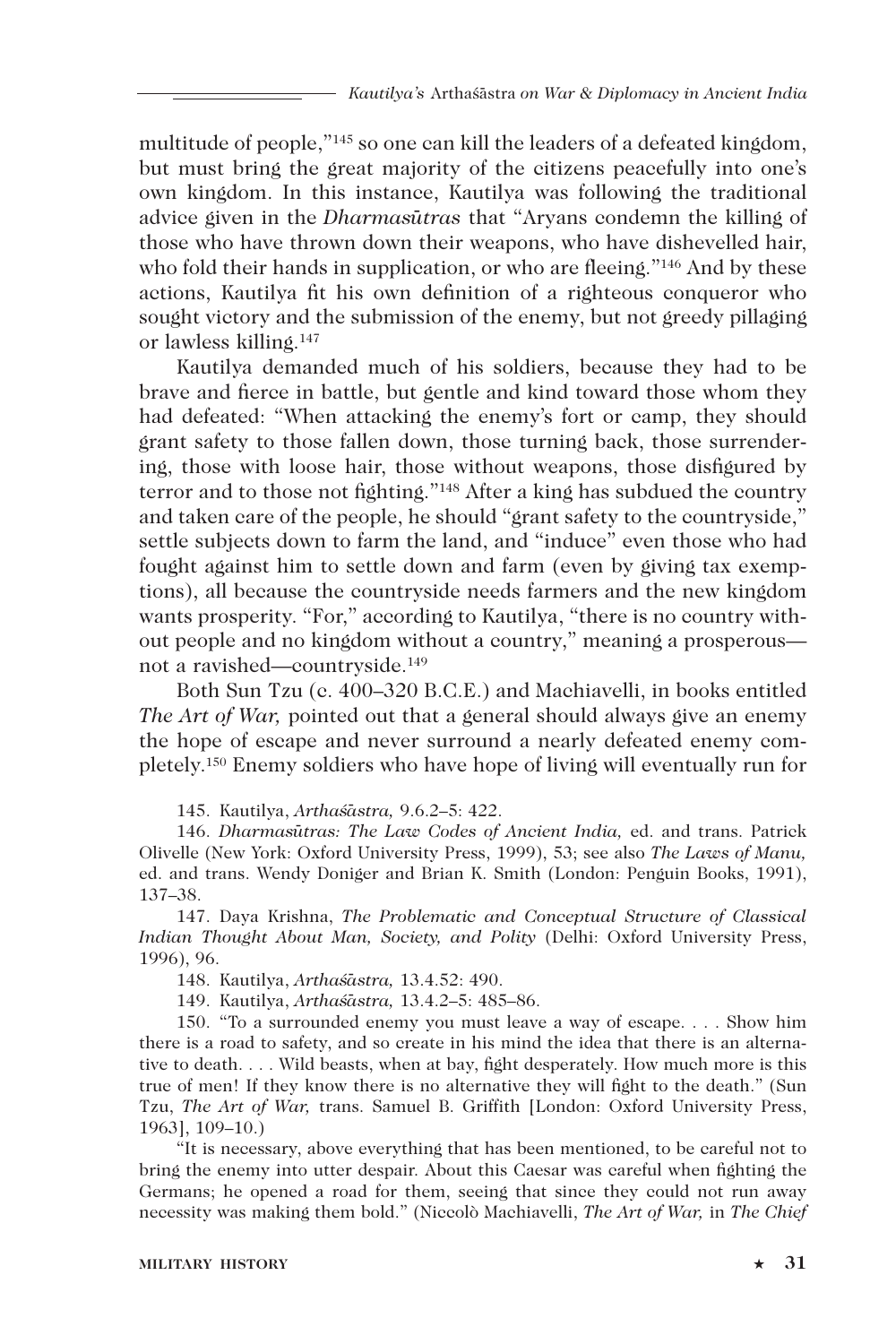safety, and they are easily killed, but soldiers surrounded with no choice but to fight or die will fight with an unimagined ferocity. Kautilya was arguing something similar, to let the enemy soldiers know that the king will be generous in victory, will allow defeated soldiers to return to their land, and will take no reprisals except toward the leaders of the opposing kingdom, against whom "he should act as in 'the infliction of (secret) punishment.'"151 After such humanitarian policies toward the defeated populace have become widely known, ordinary enemy soldiers will surrender in great numbers. By contrast, if a king announces that he will massacre every soldier, then all will fight to the death. Said Kautilya, "The vehemence of one returning again to the fight and despairing of his life becomes irresistible; therefore, [a king] should not harass a broken enemy."152 Similarly, he advised that "to fight with brave men who have given up all hope of life is a rash deed."153

A conquering king should reassure a defeated people that not much, except their rulers, will change. The king who has triumphed "should adopt a similar character, dress, language and behavior (as the subjects). And he should show the same devotion in festivals in honour of deities of the country, festive gatherings and sportive amusements."154 He should keep his promises, especially to those who helped him win, he should honor the local "deities," and he should make grants of land and money to men distinguished in wisdom and piety.155 And the conquering king should show his goodwill toward the defeated by instituting "a righteous custom, not initiated before."156 While the victorious king is reassuring the general population with generous policies, he must continue to kill anyone who is dangerous and those who are disgruntled: "He should put down by silent punishment those capable of injuring [him] or those brooding on the master's destruction."157 In what might be a surprising observation about those whom the king has killed, Kautilya commented that if one must kill a dangerous person, the king must leave his

- 151. Kautilya, *Artha´s*-*astra,* 9.6.5: 422.
- 152. Kautilya, *Artha´s*-*astra,* 10.3.57: 442.
- 153. Kautilya, *Artha´s*-*astra,* 10.2.4: 462.
- 154. Kautilya, *Artha´s*-*astra,* 13.5.7–8: 491.
- 155. Kautilya, *Artha´s*-*astra,* 13.5.11, 6: 491–92.
- 156. Kautilya, *Artha´s*-*astra,* 13.5.24: 493.
- 157. Kautilya, *Artha´s*-*astra,* 13.5.17: 492.

*Works and Others,* vol. 2, ed. and trans. Allan Gilbert [Durham, N.C.: Duke University Press, 1965], 561–726, see 700.)

John of Plano Carpino, a contemporary of Genghis Khan, described one of his tactics this way: "If it happens that the enemy fight well, the Tartars make a way of escape for them; then as soon as they begin to take flight and are separated from each other they fall upon them and more are slaughtered in flight than could be killed in battle." (Gérard Chaliand, ed., *The Art of War in World History: From Antiquity to the Nuclear Age* [Berkeley: University of California Press, 1994], 469.)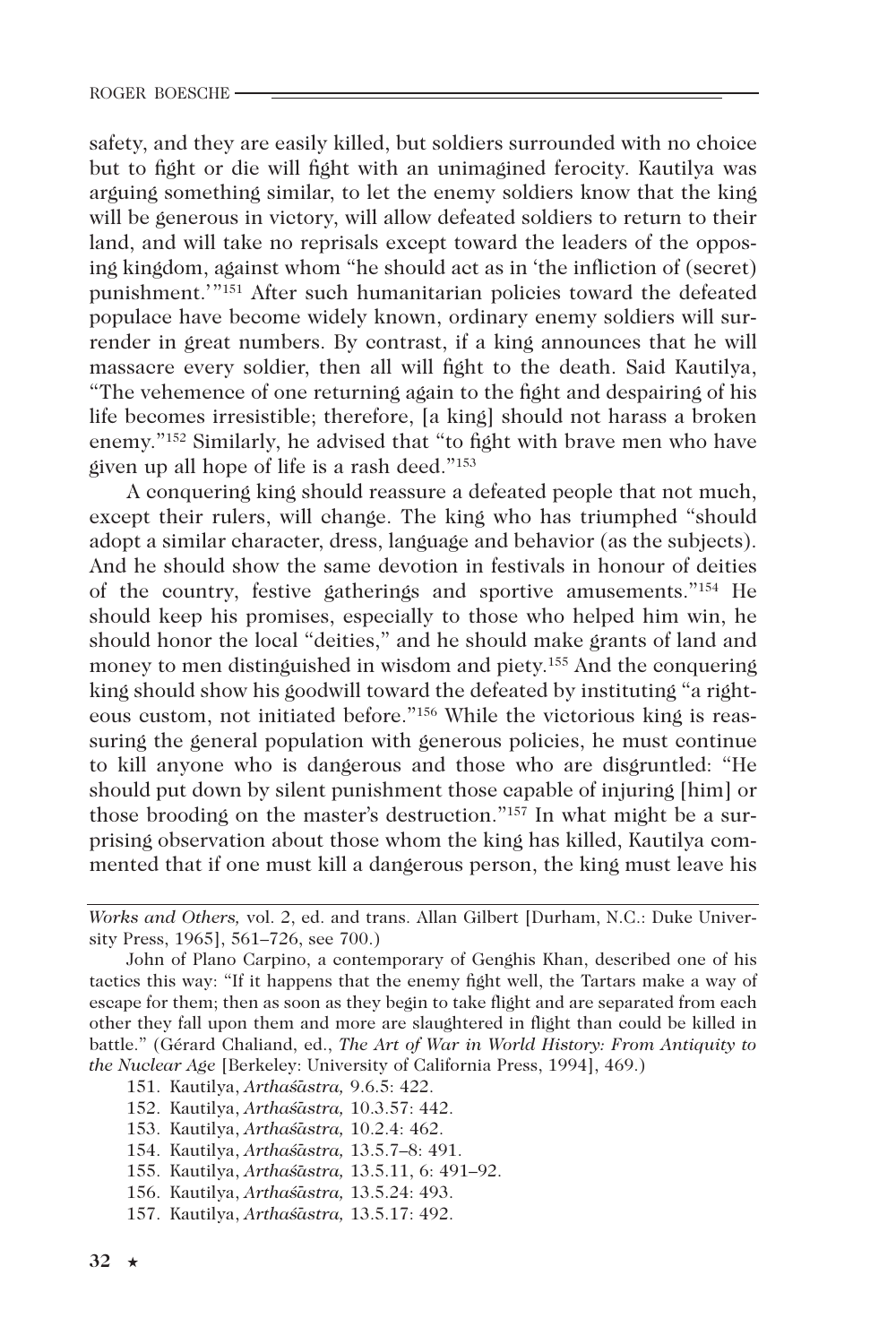property untouched and "shall not covet the land, property, sons or wives of the slain one."158 Kautilya had the same insight into human emotions that Machiavelli had nearly eighteen hundred years later. Said Machiavelli, "And when [the prince] is obliged to take the life of any one, . . . he must abstain from taking the property of others, for men forget more easily the death of their father than the loss of their patrimony."159 A king becomes hated more readily for taking the property that belongs to a family than for killing the head of the family.

#### **Using Secret Agents, Assassins, Disinformation, and Propaganda**

Kautilya was ready to use almost any means of violence in fighting a war, although he wanted his king to direct his violence toward the leaders of the opposing kingdom and not toward ordinary people. For example, Kautilya discussed at length how to employ poison, but almost always directed its use at key enemy commanders. He advised that when "giving unadulterated wine to the army chiefs, [the secret agent] should give them (wine) mixed with poison when they are in a state of intoxication."160 Whereas Kautilya did suggest that an army laying siege to a fort try to "defile the water,"161 this measure seems designed to make those in the fort surrender from illness, not to kill everyone in the fort. Mostly, Kautilya addressed the question of how to assassinate a king—by hiding "inside the image of a deity or a hollow wall" and emerging at night, by making something heavy fall on the king, or by using women as secret agents to "drop on him serpents or poisonous fire and smoke."<sup>162</sup> Kautilya was willing to use any possible means to assassinate an enemy king—drown him, burn him with fire, suffocate him with smoke, or even use crocodiles as assassins, not to mention employing women and children as poison-givers.163 The wonder of assassination, according to Kautilya, is that it is so efficient, "for, an assassin, single-handed, may be able to achieve his end with weapon, poison and fire. He does the work of a whole army or more."164 In an unrealistic passage in the *Dharmas-utras* that Kautilya most certainly ignored, the authors directed that a king should not "strike with barbed or poisoned weapons"!165

158. Kautilya, *Artha´s*-*astra,* 7.16.26: 374.

159. Niccolò Machiavelli, *The Prince and The Discourses,* trans. Luigi Ricci, E. R. P. Vincent, and Christian E. Detmold (New York: Modern Library, 1950), *The Prince,* ch. 17.

- 160. Kautilya, *Artha´s*-*astra,* 12.4.6: 467.
- 161. Kautilya, *Artha´s*-*astra,* 13.4.9: 486.
- 162. Kautilya, *Artha´s*-*astra,* 12.5.43–48: 473.
- 163. Kautilya, *Artha´s*-*astra,* 12.4.22–28, 9–10: 468–69.
- 164. Kautilya, *Artha´s*-*astra,* 9.6.54–55: 425.
- 165. *Dharmasūtras*, 159.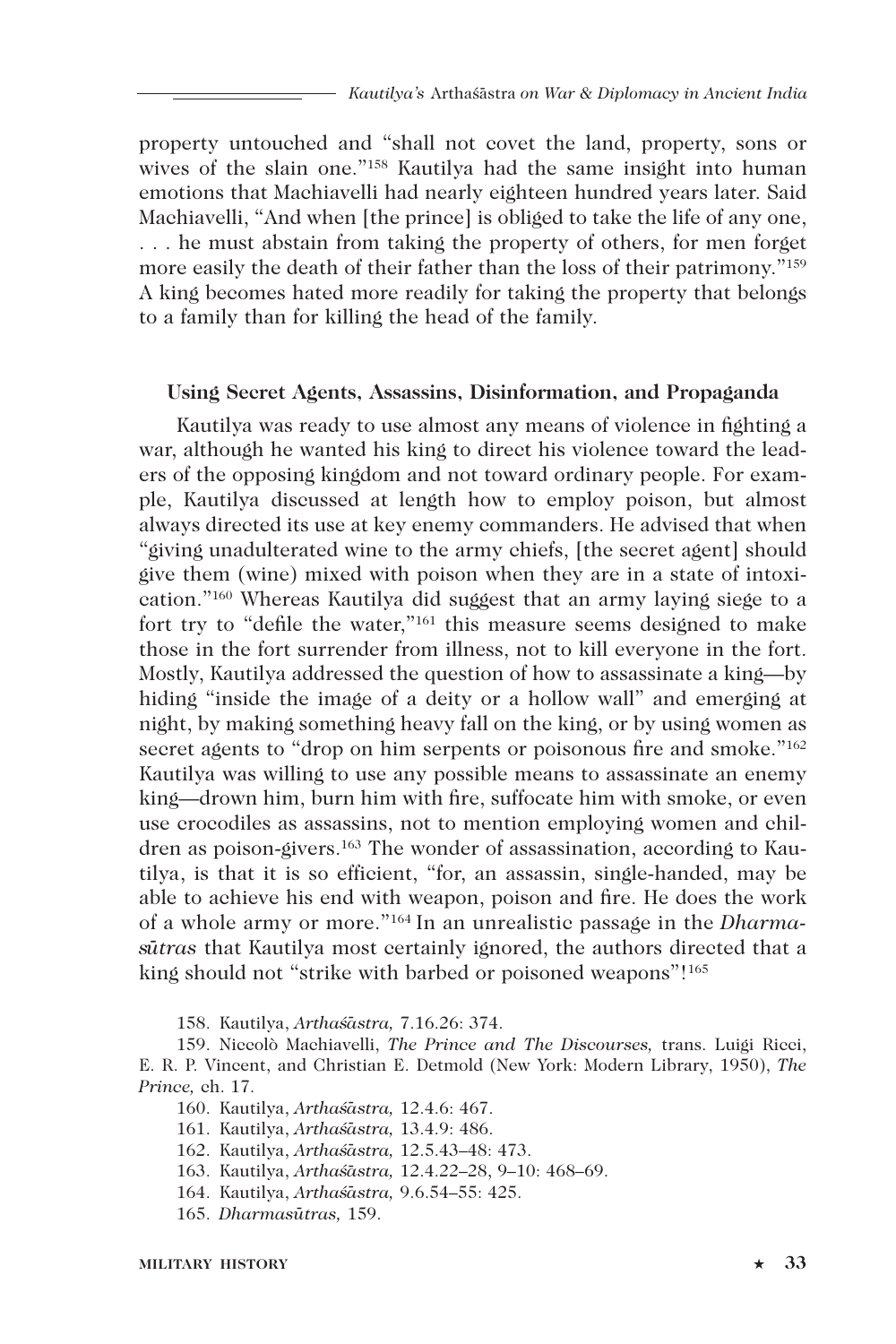Aside from assassination, another method used to defeat an enemy without full-scale battle was to arrange for the enemy to quarrel and fight among itself. We have already seen how Kautilya intended to use beautiful women to instigate fights among high officers or officials. If the promise of pleasure can ignite quarrels, so can the promise of power. One should arrange for a secret agent, disguised as an astrologer, to tell a high officer that he has all the marks of a king, and similarly arrange for a female secret agent, the wife of this officer, to complain that the king wants to keep her in his harem. A third secret agent who is a cook or a waiter should lie, saying that the king has ordered him or her to poison the high officer. "Thus with one or two or three means," according to Kautilya, the king "should incite the high officers one by one to fight or desert" the enemy king.166 In a discussion about sowing dissensions among oligarchies, Kautilya suggested that "assassins should start quarrels by injuring objects, cattle or men at night," "should stir up princelings enjoying low comforts with (a longing for) superior comforts," and "should start quarrels among the followers of the chiefs in the oligarchy by praising the opponents in brothels and taverns."167 The goals were constantly to "sow discord" and to foment and inflame "mutual hatred, enmity and strife."<sup>168</sup>

Much of this advice violated the tacit code of war found in the great Indian epics. The assassination of envoys and the use of poison were considered to be against the rules of warfare and thus not honorable. Said *The Laws of Manu,* "Fighting in battle, [the king] should not kill his enemies with weapons that are concealed, barbed, or smeared with poison or whose points blaze with fire."<sup>169</sup> Spies were common in Indian history, but not spies who assassinated enemy officials and started quarrels among enemy leaders.170 An excellent book on warfare in ancient India discusses spies, but does not mention secret agents as assassins.171 Once more Kautilya judged the means by the result, and the result he sought was the general good of his kingdom.

Another military tactic that Kautilya praised was what we now call disinformation or propaganda designed to demoralize or frighten enemy soldiers. For example, secret agents should appear as messengers to troops saying, "Your fort has been burnt down or captured; a revolt by a member of your family has broken out; or, your enemy or a forest chief-

166. Kautilya, *Artha´s*-*astra,* 12.2.24, 19–23: 463–64.

167. Kautilya, *Artha´s*-*astra,* 11.1.14, 9, 8: 455.

168. Kautilya, *Artha´s*-*astra,* 11.1.6: 455.

169. *The Laws of Manu,* 137.

170. *The Laws of Manu,* 141, 143–44, 151, 225–30; Majumdar, *The Military System in Ancient India,* 40–41, 65, 36.

171. Srivastava, *The Ancient Indian Army,* 101.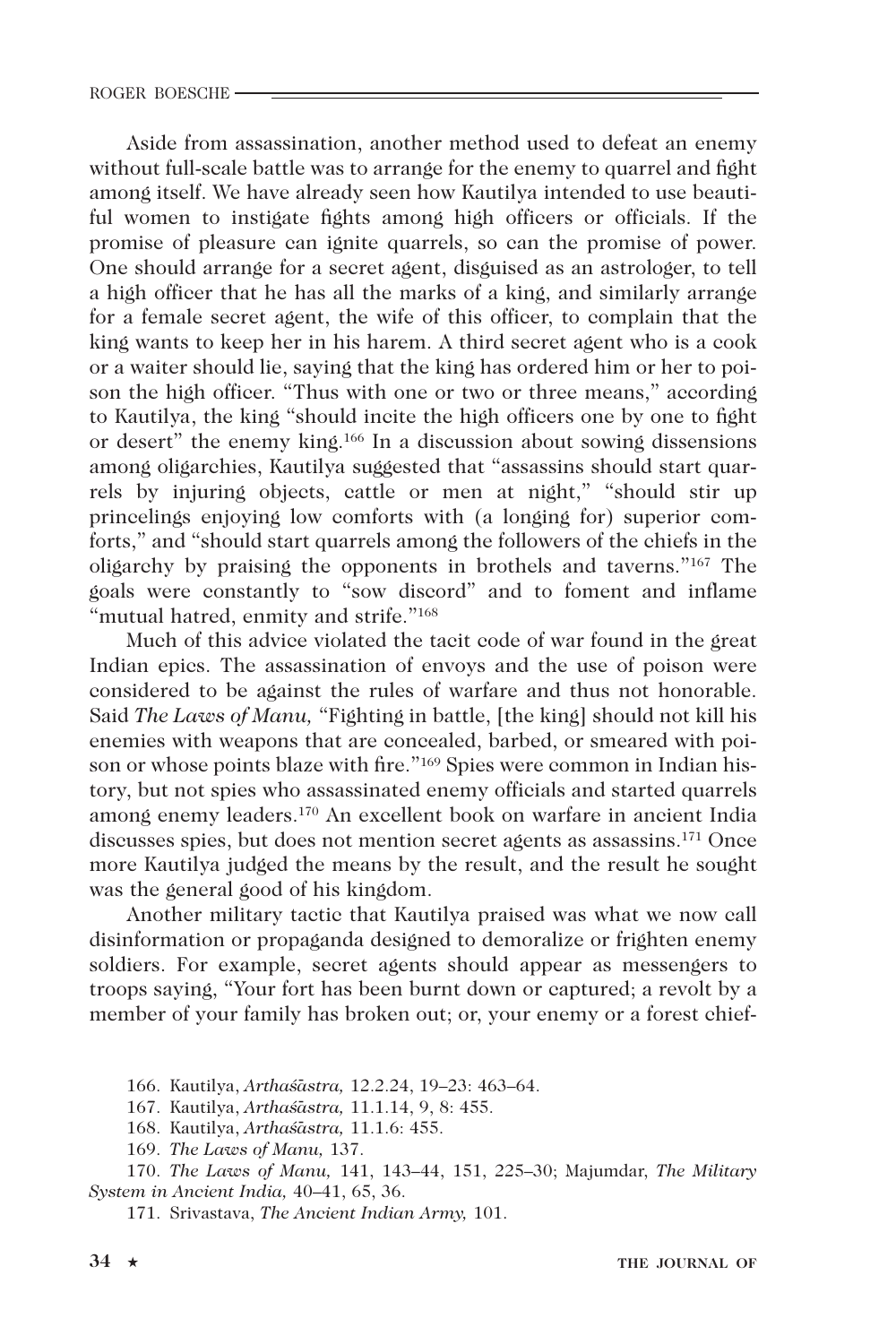tain has risen (against you)."172 After spreading the rumor that the Regent or a high administrator of the enemy king has announced that the king is in trouble and may not come back alive and thus people should take wealth by force and kill their enemies, secret agents should kill and steal at night, trying to cause civil upheaval: "When the rumour has spread far and wide, assassins should rob citizens at night and slay chiefs, (saying at the time), 'Thus are dealt with [those] who do not obey the Regent.' "173 Then they should put bloody evidence in the Regent's residence. Again, secret agents should spread rumors, always in a confidential manner, that the king is furious with such and such a leader. Then these agents should assassinate key leaders and say "to those who have not been slain, . . . 'This is what we had told you; he who wants to remain alive should go away.'"174 Kautilya was especially fond of the tactic of utilizing disinformation to flatter a second or third son and thus persuade him to try a coup against his own family.175 Convinced that disinformation could also inspire his own troops, Kautilya wanted agents to announce fabricated victories and fictitious defeats of the enemy: "On the occasion of a night-battle, [secret agents] should strike many drums, fixed beforehand as a signal, and announce, 'We have entered it; the kingdom is won.'"176

Much of this disinformation made use of religion. Placed strategically, astrologers "should fill [the king's] side with enthusiasm by proclaiming his omniscience and association with divine agencies, and should fill the enemy's side with terror."177 Once more the needs of the state are primary, and the king commands religion to serve the state: "He should make (Brahmins) recite blessings invoking victory and securing heaven."178 Singers and poets should "describe the attainment of heaven by the brave and the absence of heaven for cowards."179 Secret agents who have infiltrated the enemy side should use animal blood in order to "cause an excessive flow (of blood) from honoured images of deities," and then interpret that as a sure sign of future defeat for the enemy.180 Kautilya wanted anyone associated with religion or superstition— "soothsayers, interpreters of omens, astrologers, reciters of *Pur-anas*" and so  $on<sup>181</sup>$ —to proclaim to his own troops and to the enemy the king's

- 172. Kautilya, *Artha´s*-*astra,* 10.6.48–50: 453.
- 173. Kautilya, *Artha´s*-*astra,* 12.2.26, 25–28: 464.
- 174. Kautilya, *Artha´s*-*astra,* 12.3.4: 465.
- 175. Kautilya, *Artha´s*-*astra,* 12.3.15: 466.

176. Kautilya, *Artha´s*-*astra,* 12.4.21: 469; Srivastava, *The Ancient Indian Army,* 89.

- 177. Kautilya, *Artha´s*-*astra,* 10.3.33: 440.
- 178. Kautilya, *Artha´s*-*astra,* 10.3.36: 440.
- 179. Kautilya, *Artha´s*-*astra,* 10.3.43: 441.
- 180. Kautilya, *Artha´s*-*astra,* 13.2.27: 479.
- 181. Kautilya, *Artha´s*-*astra,* 13.1.7: 475.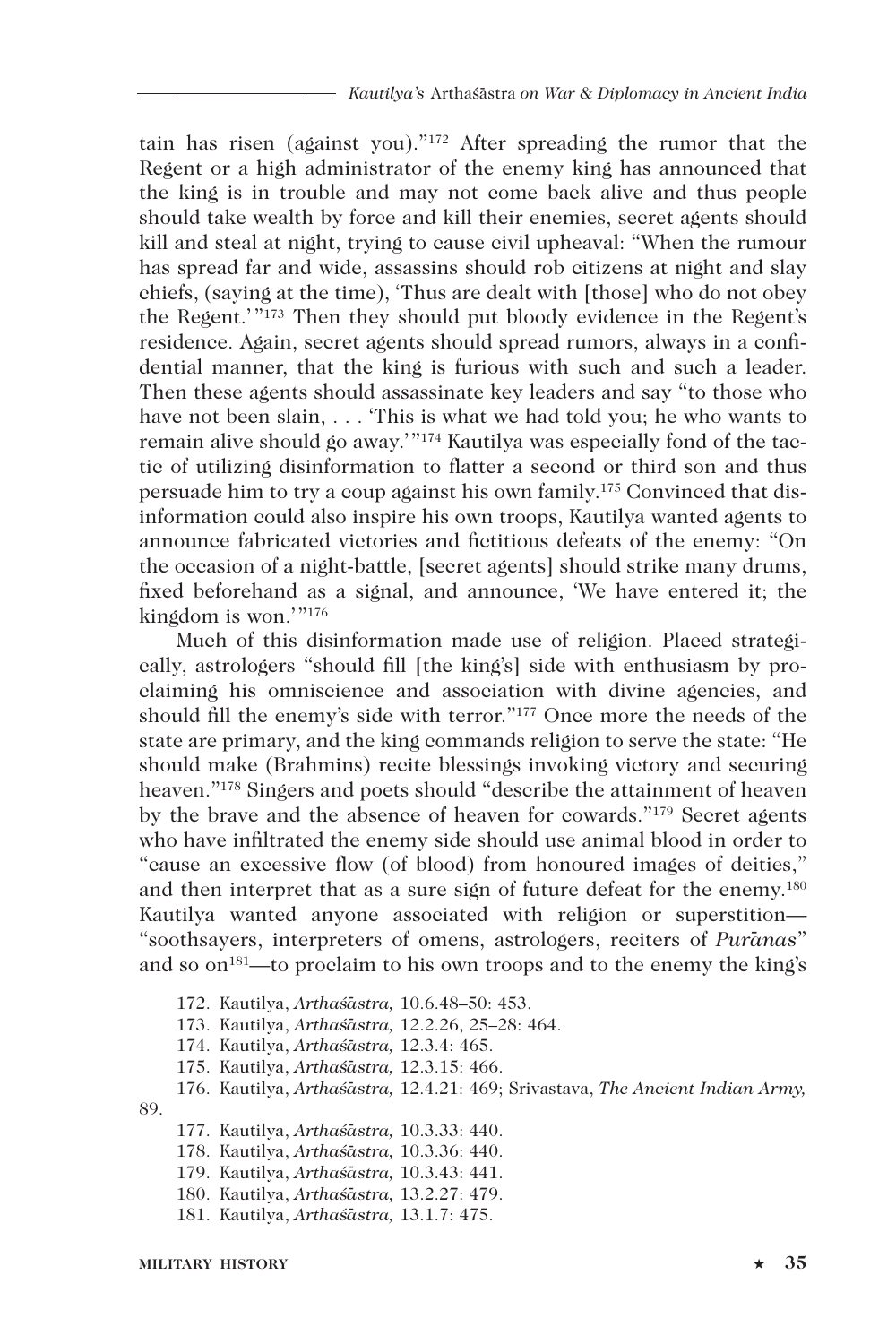"association with divinities" or "his meeting with divinities,"<sup>182</sup> creating confidence on his own side and simultaneously terror and misgivings among enemy soldiers. Those priests in charge of interpreting omens must make certain that dreams and other signs are always favorable to the king's efforts and unfavorable to the enemy.183 Every kind of superstition can be useful.184 And for Kautilya, religious authorities must be for hire.

In addition to brave and well-equipped soldiers, warfare requires deception, and over and again Kautilya advocated the above measures and more for deceiving both his own and the enemy troops. If caught behind enemy lines, Kautilya outlined ways for one to escape "in the disguise of a heretical monk," "decked out as a corpse," or "wearing a woman's garb.<sup>"185</sup> And he was eager to terrify the enemy by such multiple and varied means as by using "machines, by the employment of occult practices, through assassins slaying those engaged in something else, by magical arts, by (a show of) association with divinities, through carts, by frightening with elephants," and so on.186 A favorite tactic in battle was to pretend to be defeated, retreat in apparent disorder, and then attack a disorganized and unsuspecting enemy. The leader, "feigning a rout with treasonable, alien and forest troops, . . . should strike at the (pursuing enemy when he has) reached unsuitable ground."187 At all times, Kautilya wanted his king to use deception, play roles, and create appearances. Why risk heavy losses or even defeat in battle if deception and assassination can weaken or even defeat the enemy? Even if a king is forced to surrender in order to survive, Kautilya wanted him to pretend that his surrender was "an excellent thing" until he was clever or strong enough to fight back.188 Warfare was violent, but it also called for one who could calmly create false impressions, like a poker player.

#### **Conclusion**

To return to Machiavelli's *The Art of War* after reading the military writings of Kautilya is jolting. It becomes readily apparent that Machiavelli is not even trying to tell us something new about warfare, because he believed the ancient Greeks and Romans knew it all—aside from such

182. Kautilya, *Artha´s*-*astra,* 13.1.1, 8: 474–75.

183. Kautilya, *Artha´s*-*astra,* 13.1.9: 475.

184. Ram Sharan Sharma, "Superstition and Politics in the Arthashastra of Kautilya," *Journal of the Bihar Research Society* 40, no. 3 (1954): 223–31, see 225–28.

- 185. Kautilya, *Artha´s*-*astra,* 12.5.38–40: 472.
- 186. Kautilya, *Artha´s*-*astra,* 10.6.48–50: 453.
- 187. Kautilya, *Artha´s*-*astra,* 10.3.1: 438.

188. Kautilya, *Artha´s*-*astra,* 7.15.29: 372.